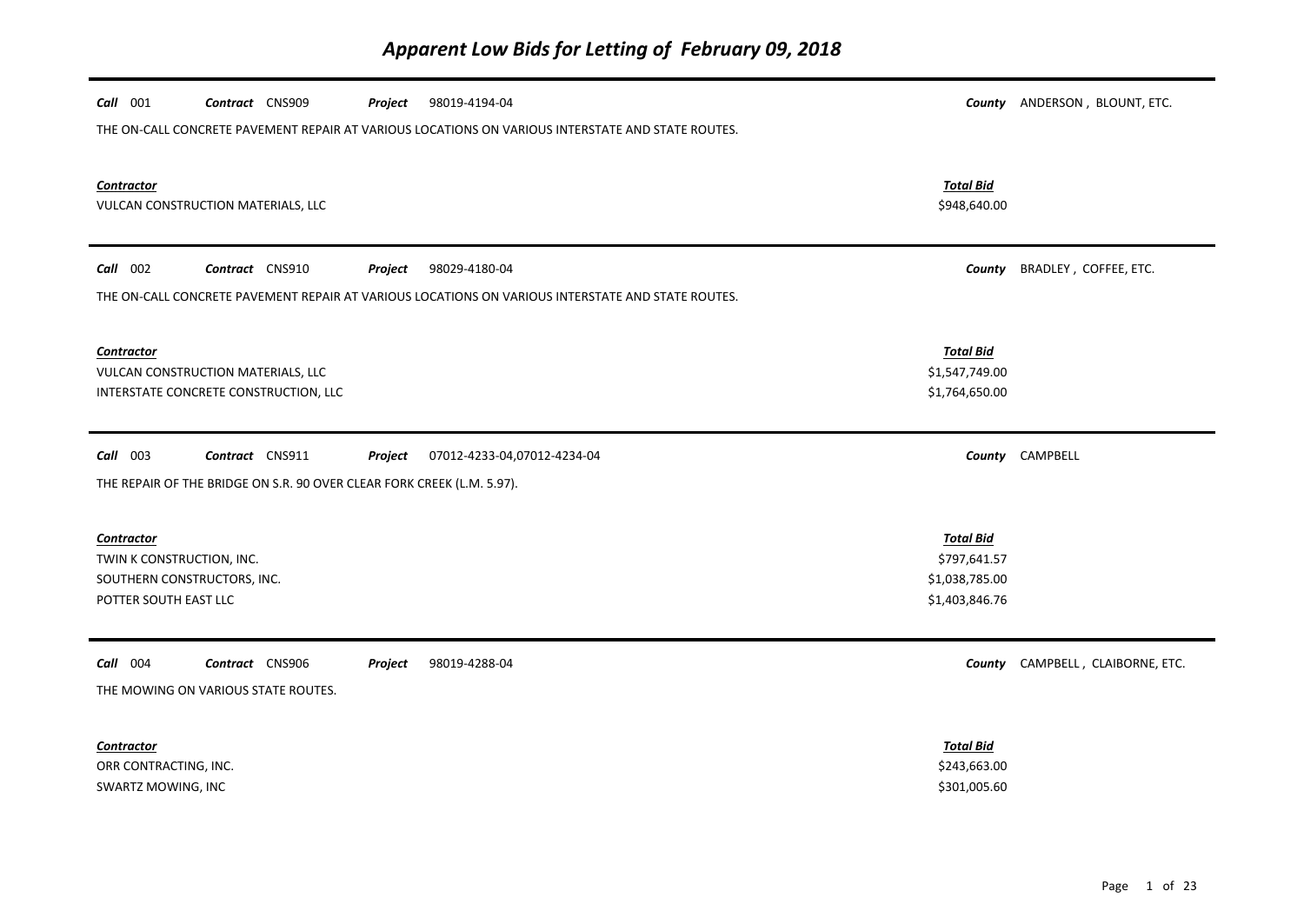| Call 005                 | Contract CNS912                                                             | Project | 98302-4180-04                                                                                                                              |                                  | County CHEATHAM, DAVIDSON, ETC. |
|--------------------------|-----------------------------------------------------------------------------|---------|--------------------------------------------------------------------------------------------------------------------------------------------|----------------------------------|---------------------------------|
|                          |                                                                             |         | THE ON-CALL CONCRETE PAVEMENT REPAIR AT VARIOUS LOCATIONS ON VARIOUS INTERSTATE AND STATE ROUTES.                                          |                                  |                                 |
|                          |                                                                             |         |                                                                                                                                            |                                  |                                 |
|                          |                                                                             |         |                                                                                                                                            |                                  |                                 |
| <b>Contractor</b>        |                                                                             |         |                                                                                                                                            | <b>Total Bid</b>                 |                                 |
|                          | INTERSTATE CONCRETE CONSTRUCTION, LLC<br>VULCAN CONSTRUCTION MATERIALS, LLC |         |                                                                                                                                            | \$1,252,300.00<br>\$1,366,308.00 |                                 |
|                          |                                                                             |         |                                                                                                                                            |                                  |                                 |
|                          |                                                                             |         |                                                                                                                                            |                                  |                                 |
| Call 006                 | Contract CNS903                                                             | Project | HSIP-33(96),13004-3214-94                                                                                                                  |                                  | County CLAIBORNE                |
|                          |                                                                             |         | THE MISCELLANEOUS IMPROVEMENTS INCLUDING RESURFACING AND SIGNALS ON S.R. 33 FROM MAIN STREET (L.M. 11.70) TO YOUNGSTOWN ROAD (L.M. 12.80). |                                  |                                 |
|                          |                                                                             |         |                                                                                                                                            |                                  |                                 |
| <b>Contractor</b>        |                                                                             |         |                                                                                                                                            | <b>Total Bid</b>                 |                                 |
| ROGERS GROUP, INC.       |                                                                             |         |                                                                                                                                            | \$433,355.92                     |                                 |
|                          |                                                                             |         |                                                                                                                                            |                                  |                                 |
| Call 007                 | Contract CNS907                                                             |         | 19948-4208-04                                                                                                                              |                                  | <b>DAVIDSON</b>                 |
|                          |                                                                             | Project |                                                                                                                                            | County                           |                                 |
|                          | THE MOWING ON VARIOUS STATE ROUTES.                                         |         |                                                                                                                                            |                                  |                                 |
|                          |                                                                             |         |                                                                                                                                            |                                  |                                 |
| Contractor               |                                                                             |         |                                                                                                                                            | <b>Total Bid</b>                 |                                 |
| BILL LEDFORD & SON, INC. |                                                                             |         |                                                                                                                                            | \$187,740.00                     |                                 |
| SWARTZ MOWING, INC       |                                                                             |         |                                                                                                                                            | \$253,060.00                     |                                 |
| ORR CONTRACTING, INC.    |                                                                             |         |                                                                                                                                            | \$307,525.00                     |                                 |
|                          |                                                                             |         |                                                                                                                                            |                                  |                                 |
| Call 008                 | Contract CNS908                                                             | Project | 98019-4292-04,98019-4293-04                                                                                                                | County                           | GREENE, HAMBLEN, ETC.           |
|                          | THE MOWING AND LITTER REMOVAL ON VARIOUS STATE ROUTES.                      |         |                                                                                                                                            |                                  |                                 |
|                          |                                                                             |         |                                                                                                                                            |                                  |                                 |
| <b>Contractor</b>        |                                                                             |         |                                                                                                                                            | <b>Total Bid</b>                 |                                 |
| ORR CONTRACTING, INC.    |                                                                             |         |                                                                                                                                            | \$397,100.00                     |                                 |
| SWARTZ MOWING, INC       |                                                                             |         |                                                                                                                                            | \$584,602.00                     |                                 |
|                          |                                                                             |         |                                                                                                                                            |                                  |                                 |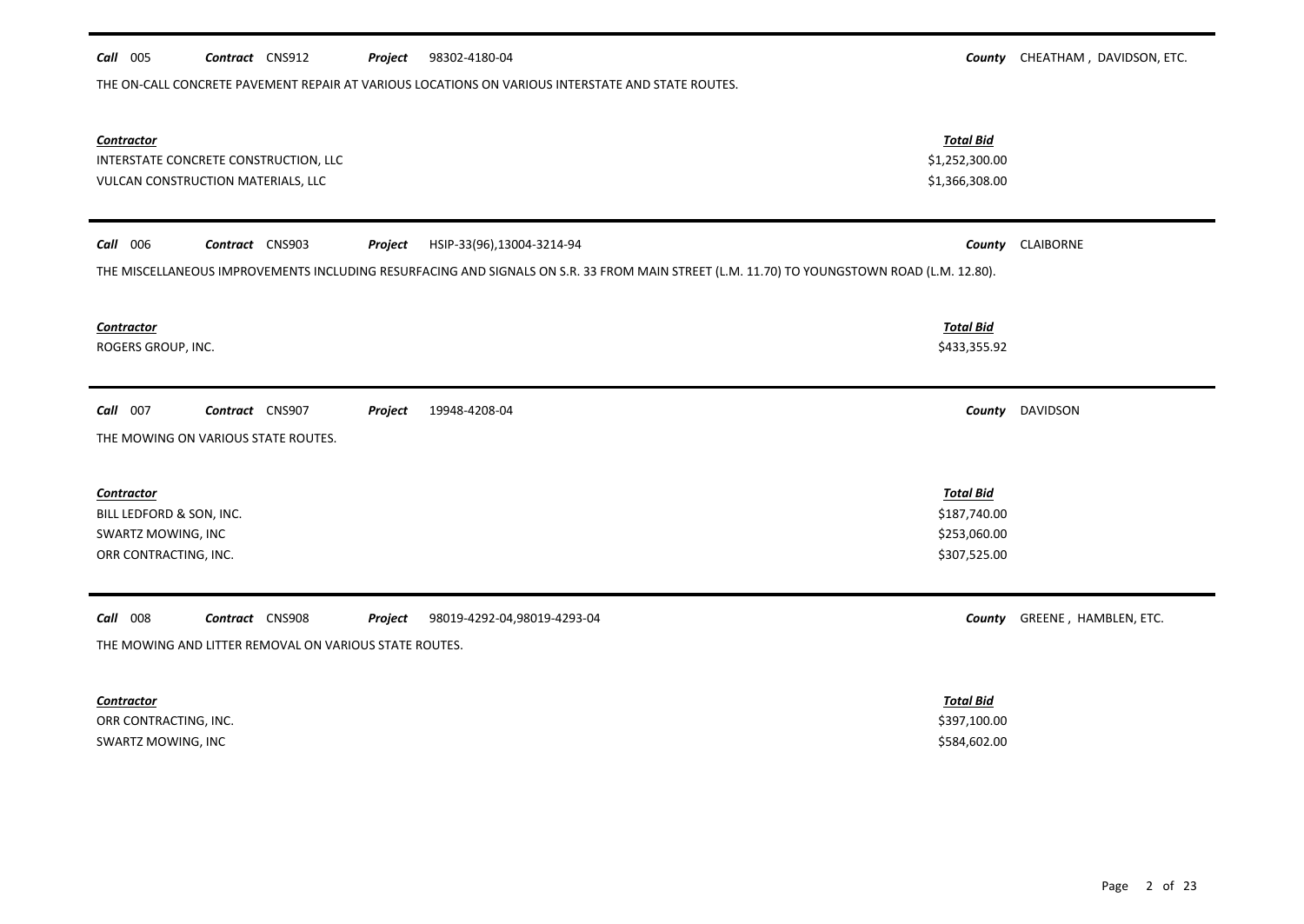| Call 009<br>Contract CNS913<br>PHSIP-I-75-3(171),47006-3159-94<br>Project                                                                             | County KNOX                                          |               |
|-------------------------------------------------------------------------------------------------------------------------------------------------------|------------------------------------------------------|---------------|
| THE GRADING, DRAINAGE, SIGNALS AND PAVING WITH PORTLAND CEMENT CONCRETE ON THE 1-75 SOUTHBOUND RAMP TO CALLAHAN DRIVE (EXIT 110, L.M. 1.76).          |                                                      |               |
| Contractor<br>POTTER SOUTH EAST LLC<br>TWIN K CONSTRUCTION, INC.                                                                                      | <b>Total Bid</b><br>\$1,422,919.65<br>\$1,498,396.66 |               |
| Contract CNS914<br>$Call$ 010<br>NH-I-24-2(165),58100-8180-44<br>Project                                                                              |                                                      | County MARION |
| THE RESURFACING ON I-24 WB FROM THE GRUNDY COUNTY LINE (L.M. 0.00) TO EAST OF THE BRIDGE OVER CAVE COVE CREEK (L.M. 7.33).                            |                                                      |               |
| Contractor<br>ROGERS GROUP, INC.<br>TINSLEY ASPHALT, LLC                                                                                              | <b>Total Bid</b><br>\$6,190,596.27<br>\$7,119,612.97 |               |
| Contract CNS915<br>$Call$ 011<br>Project<br>HSIP-I-40-6(162),73100-3119-94                                                                            |                                                      | County ROANE  |
| THE MISCELLANEOUS SAFETY IMPROVEMENTS INCLUDING I.T.S. EQUIPMENT AND PAVING ON I-40 FROM NEAR M.M. 341 (L.M. 0.75) TO NEAR M.M. 342 (L.M. 1.46).      |                                                      |               |
| <b>Contractor</b><br>ROGERS GROUP, INC.                                                                                                               | <b>Total Bid</b><br>\$1,692,904.43                   |               |
| Contract CNS902<br>$Call$ 012<br>Project<br>PHSIP-3(130),84102-3211-94                                                                                |                                                      | County TIPTON |
| THE CONSTRUCTION OF TURN LANES ON U.S. 51 (S.R. 3) AT THE INTERSECTION OF CHARLES PLACE (L.M. 2.27) IN ATOKA, INCLUDING GRADING, DRAINAGE AND PAVING. |                                                      |               |
| <b>NO BIDS RECEIVED</b>                                                                                                                               |                                                      |               |

*Contractor Total Bid*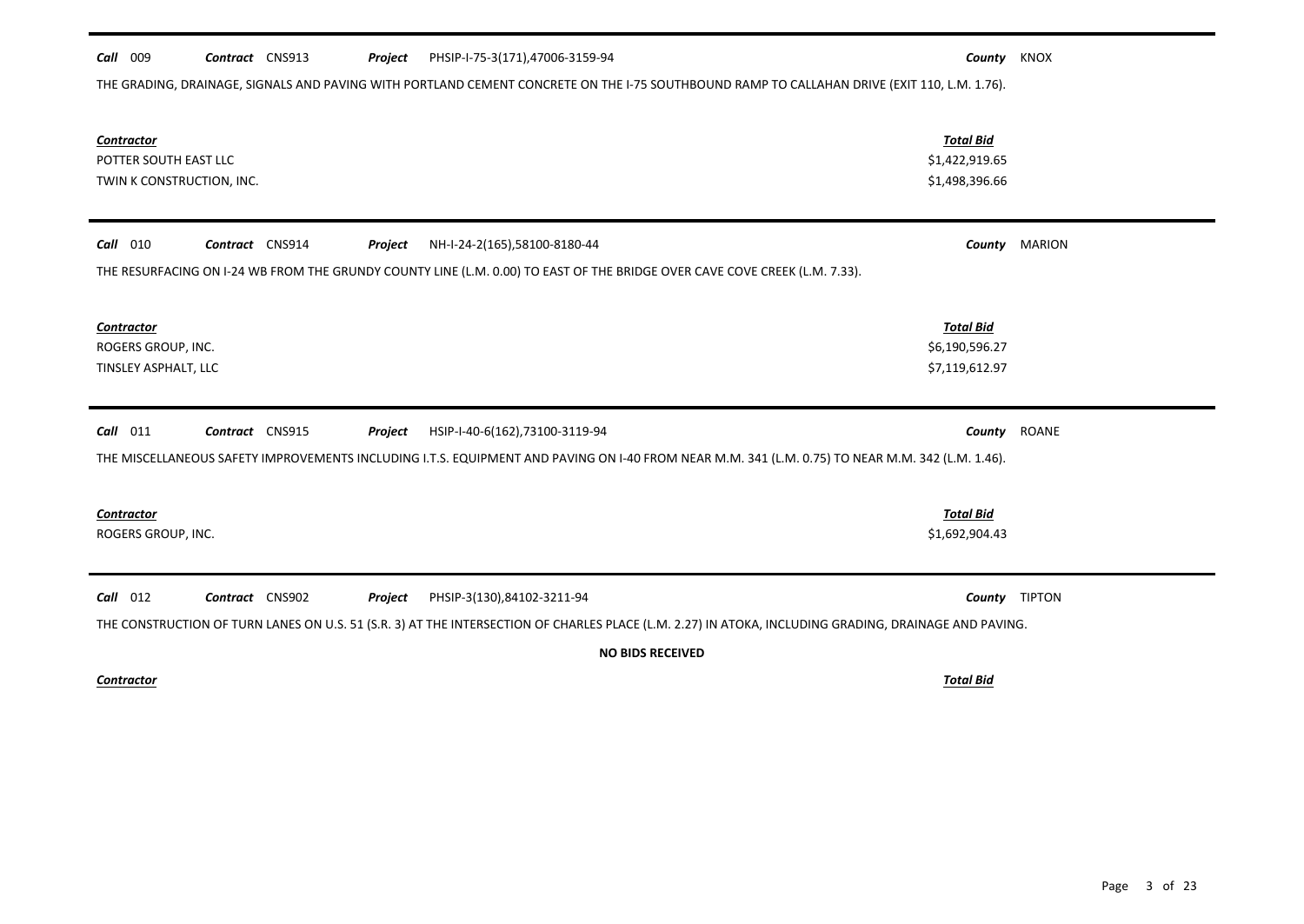# *Contractor Total Bid* LEHMAN-ROBERTS COMPANY \$1,121,023.47 *Call* 014 *Contract* CNS916 *Project County* WASHINGTON HSIP-36(61),90006-3219-94 THE INSTALLATION OF SIGNALS ON S.R. 36 AT THE INTERSECTION OF MOUNTAIN VIEW ROAD (L.M. 0.77) IN JOHNSON CITY. *Contractor Total Bid* STANSELL ELECTRIC COMPANY, INC.  $$537,935.00$ *Call* 015 *Contract* CNS904 *Project County* WHITE HSIP-26(59),93002-3215-94 THE MISCELLANEOUS SAFETY IMPROVEMENTS ON U.S. 70 (S.R. 26) AT THE INTERSECTION OF S.R. 111 IN SPARTA, INCLUDING GRADING, DRAINAGE, SIGNALS AND PAVING WITH PORTLAND CEMENT CONCRETE. *Contractor Total Bid* ROGERS GROUP, INC. \$547,752.43 *Call* 016 *Contract* CNS070 *Project County* ANDERSON , BLOUNT, ETC. THE RETRACING OF PAVEMENT MARKINGS WITH SPRAY THERMOPLASTIC AND RANDOM ON-CALL PAVEMENT MARKING ON VARIOUS INTERSTATE AND STATE ROUTES. 98019-4198-04,98019-4199-04

*Call* 013 *Contract* CNS901 *Project County* TIPTON STP/HSIP-178(11),84012-3211-94,84012-8211-14

THE RESURFACING ON S.R. 178 FROM U.S. 51 (S.R. 3) (L.M. 0.00) TO STARNES ROAD (L.M. 4.38).

*Contractor Total Bid*

SUPERIOR PAVEMENT MARKING, INC. SERVICES AND SUPERIOR PAVEMENT MARKING, INC.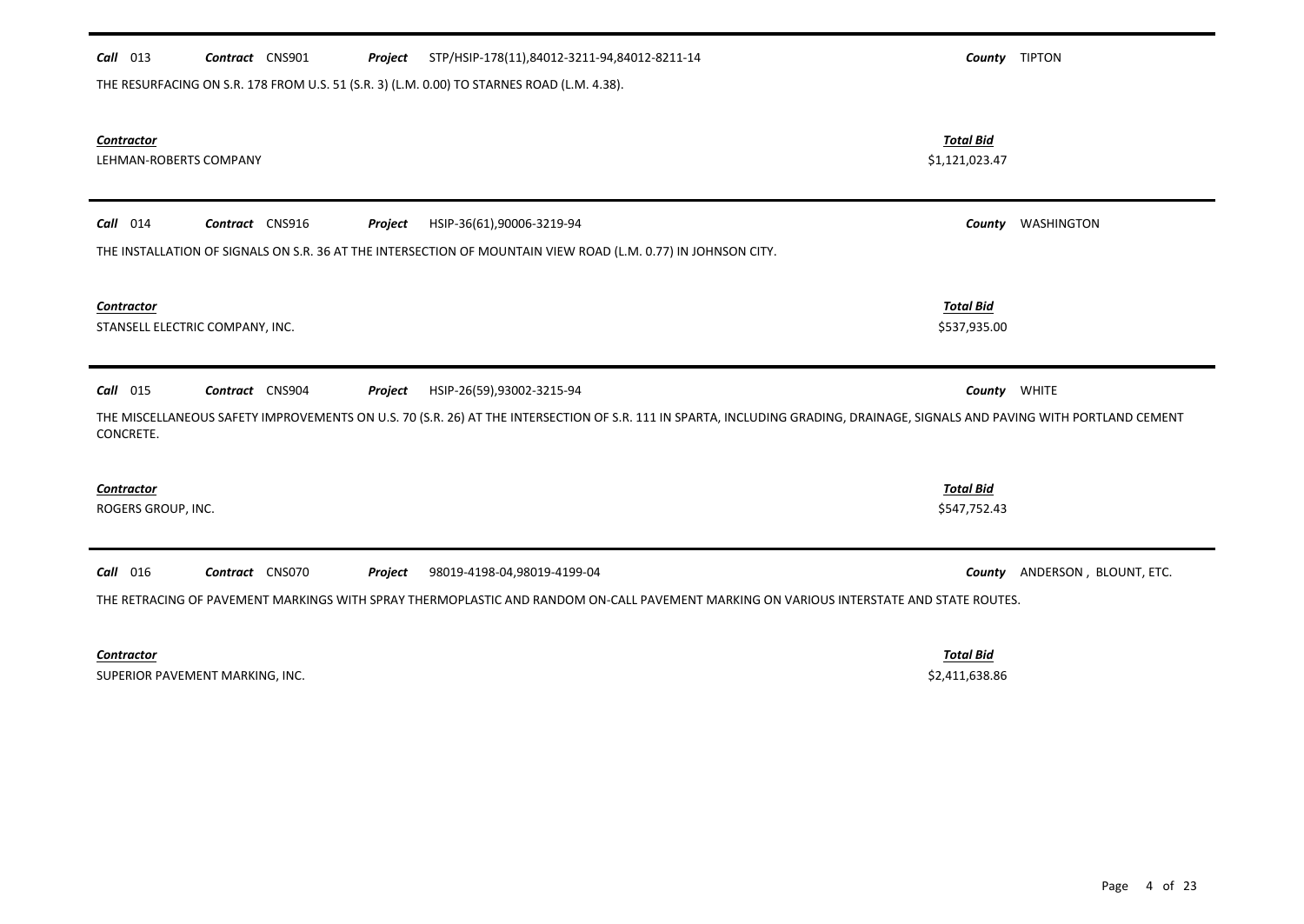| 98100-4101-04<br>Call 017<br>Contract CNS083<br>Project                                                                                                       |                                  | County ANDERSON, BLOUNT, ETC. |
|---------------------------------------------------------------------------------------------------------------------------------------------------------------|----------------------------------|-------------------------------|
| THE RETRACING OF PAINTED PAVEMENT MARKING LINES ON VARIOUS INTERSTATE AND STATE ROUTES.                                                                       |                                  |                               |
|                                                                                                                                                               |                                  |                               |
|                                                                                                                                                               |                                  |                               |
| <b>Contractor</b><br>SUPERIOR PAVEMENT MARKING, INC.                                                                                                          | <b>Total Bid</b><br>\$645,473.00 |                               |
| OGLESBY CONSTRUCTION, INC.                                                                                                                                    | \$684,598.00                     |                               |
|                                                                                                                                                               |                                  |                               |
|                                                                                                                                                               |                                  |                               |
| $Call$ 018<br>Contract CNS071<br>98100-4102-04<br>Project                                                                                                     | County                           | ANDERSON, CAMPBELL, ETC.      |
| THE RELENSING OF SNOWPLOWABLE PAVEMENT MARKERS ON VARIOUS INTERSTATE AND STATE ROUTES.                                                                        |                                  |                               |
|                                                                                                                                                               |                                  |                               |
| <b>Contractor</b>                                                                                                                                             | <b>Total Bid</b>                 |                               |
| K & S MARKERS, INC.                                                                                                                                           | \$204,217.00                     |                               |
| WL MARKERS, INC.                                                                                                                                              | \$228,145.90                     |                               |
| A & A SAFETY, INC.                                                                                                                                            | \$239,879.50                     |                               |
|                                                                                                                                                               |                                  |                               |
| Contract CNS068<br><b>Call</b> 019<br>01008-4233-04, NH/HSIP-62(46), 01008-3233-94, 01008-8233-14, NH/HSIP-62(47), 47023-<br>Project<br>3268-94,47023-8268-14 | County                           | ANDERSON & KNOX               |
| THE RESURFACING ON S.R. 62 FROM NEAR UNION VALLEY ROAD (L.M. 4.93) IN ANDERSON COUNTY TO NEAR S.R. 162 (L.M. 1.15) IN KNOX COUNTY.                            |                                  |                               |
|                                                                                                                                                               |                                  |                               |
| <b>Contractor</b>                                                                                                                                             | <b>Total Bid</b>                 |                               |
| ROGERS GROUP, INC.                                                                                                                                            | \$1,933,539.75                   |                               |
|                                                                                                                                                               |                                  |                               |
| <b>Call</b> 020<br>Contract CNS046<br>STP-16(57),02004-8217-14<br>Project                                                                                     | County                           | <b>BEDFORD</b>                |
|                                                                                                                                                               |                                  |                               |
| THE RESURFACING ON U.S. 41A (S.R. 16) FROM THE RUTHERFORD COUNTY LINE (L.M. 0.00) TO S.R. 270 (L.M. 10.42).                                                   |                                  |                               |
|                                                                                                                                                               |                                  |                               |
| <b>Contractor</b>                                                                                                                                             | <b>Total Bid</b>                 |                               |
| WRIGHT PAVING CONTRACTORS, INC.<br>VOLUNTEER PAVING, LLC                                                                                                      | \$1,053,123.38<br>\$1,058,096.10 |                               |
|                                                                                                                                                               |                                  |                               |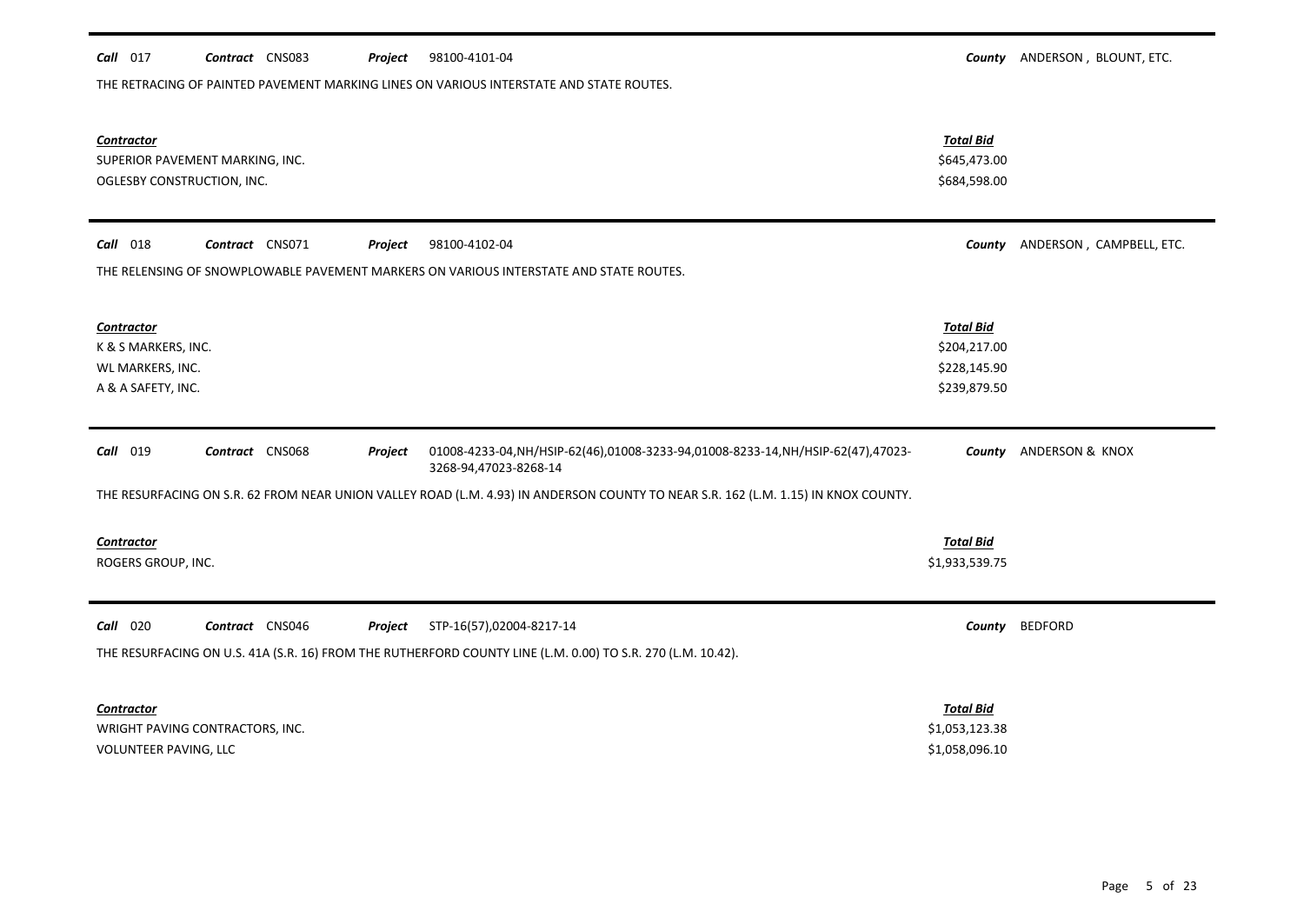#### **Call** 021 **Contract** CNS054 **Project** 98302-4188-04,98302-4189-04 **County BEDFORD**, CHEATHAM, ETC. 98302-4188-04,98302-4189-04

THE RETRACING OF PAVEMENT MARKINGS WITH SPRAY THERMOPLASTIC AND RANDOM ON-CALL PAVEMENT MARKING ON VARIOUS INTERSTATE AND STATE ROUTES.

| <b>Contractor</b><br>REYNOLDS SEALING & STRIPING, INC.<br>TOLLE ROADS, LLC<br>OGLESBY CONSTRUCTION, INC.                                                                                             | <b>Total Bid</b><br>\$2,040,208.00<br>\$2,114,532.75<br>\$2,456,760.00           |                         |
|------------------------------------------------------------------------------------------------------------------------------------------------------------------------------------------------------|----------------------------------------------------------------------------------|-------------------------|
| Call 022<br>Contract CNS055<br>98302-4191-04<br>Project<br>THE RELENSING OF SNOWPLOWABLE PAVEMENT MARKERS ON VARIOUS INTERSTATE AND STATE ROUTES.                                                    | County                                                                           | BEDFORD, CHEATHAM, ETC. |
| <b>Contractor</b><br>WL MARKERS, INC.<br>K & S MARKERS, INC.<br>REYNOLDS SEALING & STRIPING, INC.<br>A & A SAFETY, INC.                                                                              | <b>Total Bid</b><br>\$330,892.75<br>\$336,788.25<br>\$347,827.75<br>\$354,812.95 |                         |
| $Call$ 023<br>Contract CNS053<br>98302-4190-04<br>Project<br>THE RETRACING OF PAINTED PAVEMENT MARKING LINES ON VARIOUS INTERSTATE AND STATE ROUTES.                                                 | County                                                                           | BEDFORD, CHEATHAM, ETC. |
| <b>Contractor</b><br>REYNOLDS SEALING & STRIPING, INC.<br>OGLESBY CONSTRUCTION, INC.                                                                                                                 | <b>Total Bid</b><br>\$689,203.00<br>\$718,888.00                                 |                         |
| Call 024<br>Contract CNS026<br>NH/HSIP-69(95),03004-3230-94,03004-8230-14<br>Project<br>THE RESURFACING ON U.S. 641 (S.R. 69) FROM NEAR S.R. 391 (L.M. 15.00) TO NEAR ROCKY RIDGE ROAD (L.M. 20.00). |                                                                                  | County BENTON           |
| Contractor<br>DELTA CONTRACTING COMPANY, LLC                                                                                                                                                         | <b>Total Bid</b><br>\$2,187,613.14                                               |                         |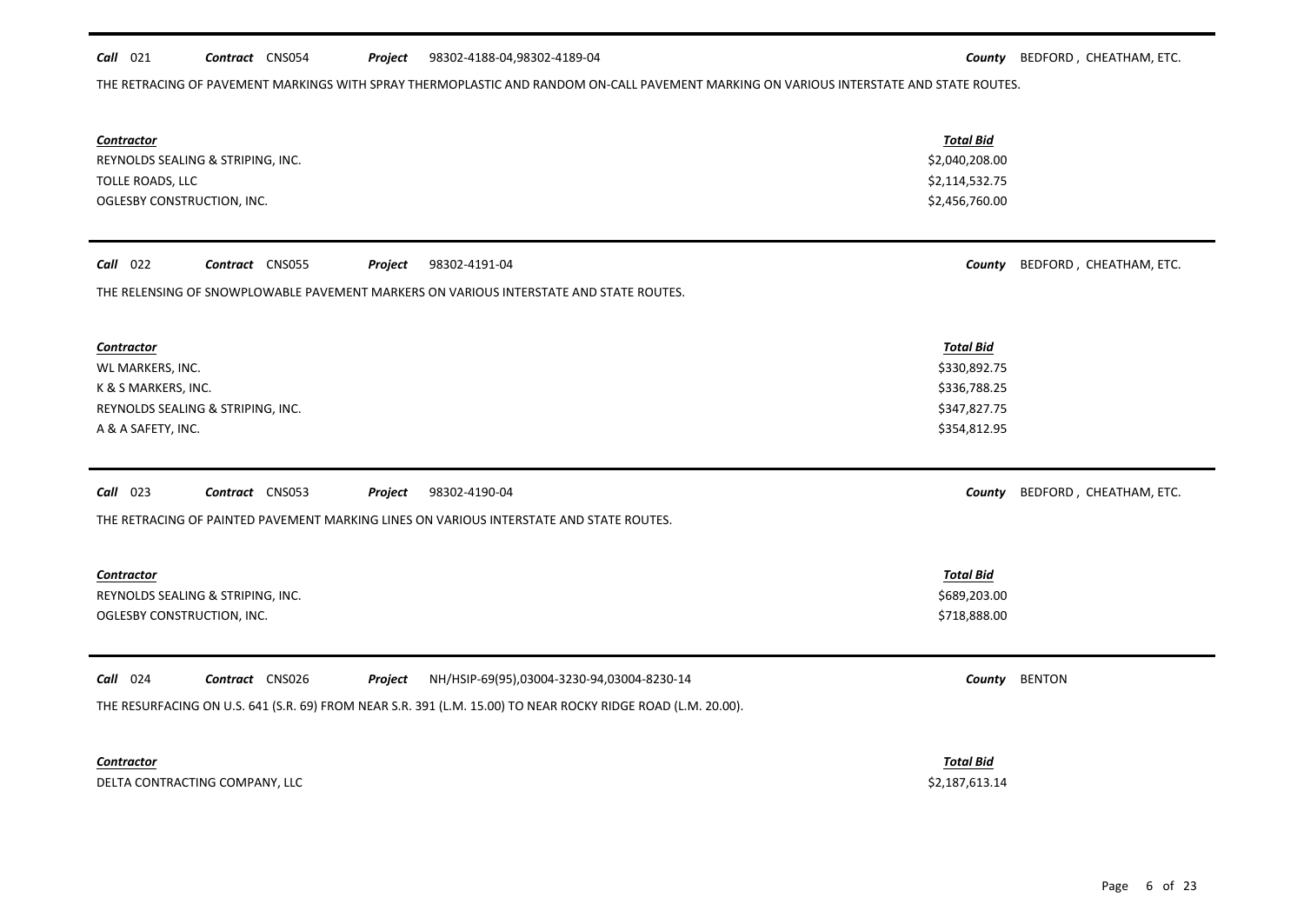## *Call* 025 *Contract* CNS031 *Project County* BENTON , CARROLL, ETC. 98049-4178-04,98049-4179-04

THE RETRACING OF PAVEMENT MARKINGS WITH SPRAY THERMOPLASTIC AND RANDOM ON-CALL PAVEMENT MARKING ON VARIOUS INTERSTATE AND STATE ROUTES.

| Contractor<br>STF, LLC DBA TRAFFIC CONTROL COMPANY<br>TRAF-MARK INDUSTRIES, L.L.C.                       |                                                                                                                                                                                   | <b>Total Bid</b><br>\$2,381,773.50<br>\$2,668,005.00                   |                        |
|----------------------------------------------------------------------------------------------------------|-----------------------------------------------------------------------------------------------------------------------------------------------------------------------------------|------------------------------------------------------------------------|------------------------|
| Call 026<br>Contract CNS016                                                                              | STP/HSIP-30(79),04002-3218-94,04002-8218-14<br>Project                                                                                                                            | County                                                                 | <b>BLEDSOE</b>         |
|                                                                                                          | THE RESURFACING (MICROSURFACE OR THIN MIX OVERLAY) ON S.R. 30 FROM THE VAN BUREN COUNTY LINE (L.M. 0.00) TO EAST OF BOB SAPP ROAD (L.M. 5.58).                                    |                                                                        |                        |
| <b>Contractor</b><br><b>HUDSON CONSTRUCTION COMPANY</b><br>TINSLEY ASPHALT, LLC<br>ROGERS GROUP, INC.    |                                                                                                                                                                                   | <b>Total Bid</b><br>\$324,862.08<br>\$363,247.83<br>\$381,993.93       |                        |
| Contract CNS023<br>$Call$ 027<br>THE LONGITUDINAL JOINT STABILIZATION ON VARIOUS STATE ROUTES.           | STP-REG2(196),98029-8279-14<br>Project                                                                                                                                            | County                                                                 | BLEDSOE, BRADLEY, ETC. |
| Contractor<br>PAVEMENT RESTORATIONS, INC.                                                                |                                                                                                                                                                                   | <b>Total Bid</b><br>\$402,784.63                                       |                        |
| <b>Call</b> 028<br>Contract CNS090                                                                       | Project<br>98029-4181-04,98029-4182-04<br>THE RETRACING OF PAVEMENT MARKINGS WITH SPRAY THERMOPLASTIC AND RANDOM ON-CALL PAVEMENT MARKING ON VARIOUS INTERSTATE AND STATE ROUTES. | County                                                                 | BLEDSOE, BRADLEY, ETC. |
| <b>Contractor</b><br>TOLLE ROADS, LLC<br>REYNOLDS SEALING & STRIPING, INC.<br>OGLESBY CONSTRUCTION, INC. |                                                                                                                                                                                   | <b>Total Bid</b><br>\$1,702,705.00<br>\$1,738,599.85<br>\$2,144,662.50 |                        |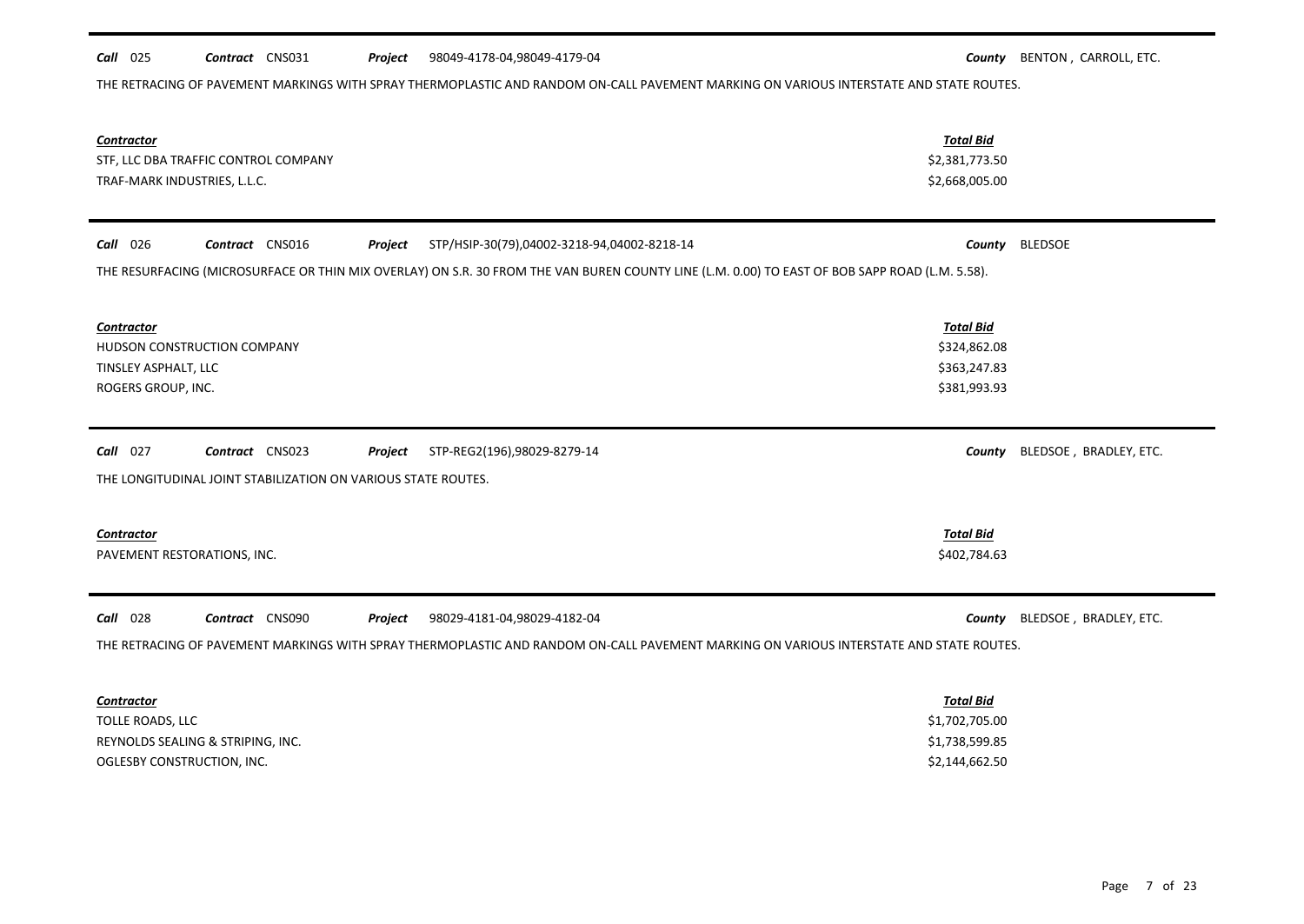|  | <i>Call</i> 029 | <b>Contract</b> CNS091 |  |  | <b>Project</b> 98029-4183-04 |
|--|-----------------|------------------------|--|--|------------------------------|
|--|-----------------|------------------------|--|--|------------------------------|

THE RETRACING OF PAINTED PAVEMENT MARKING LINES ON VARIOUS INTERSTATE AND STATE ROUTES.

| <b>Contractor</b><br>REYNOLDS SEALING & STRIPING, INC.<br>OGLESBY CONSTRUCTION, INC.                     | <b>Total Bid</b><br>\$650,610.50<br>\$719,780.00                                                                                                                       |
|----------------------------------------------------------------------------------------------------------|------------------------------------------------------------------------------------------------------------------------------------------------------------------------|
| Contract CNS017<br><b>Call</b> 030<br>Project<br>8205-14, STP/HSIP-284(14), 04030-3209-94, 04030-8209-14 | STP/HSIP-284(12),88028-3204-94,88028-8204-14,STP/HSIP-284(13),88028-3205-94,88028-<br>BLEDSOE & VAN BUREN<br>County                                                    |
| COUNTY.                                                                                                  | THE RESURFACING (EITHER MICROSURFACE OR THIN MIX OVERLAY) ON S.R. 284 FROM EAST OF S.R. 111 IN VAN BUREN COUNTY, THROUGH BLEDSOE COUNTY TO NEAR PARK ROAD IN VAN BUREN |
| Contractor                                                                                               | <b>Total Bid</b>                                                                                                                                                       |
| TINSLEY ASPHALT, LLC                                                                                     | \$908,451.68                                                                                                                                                           |
| <b>HUDSON CONSTRUCTION COMPANY</b>                                                                       | \$1,047,901.65                                                                                                                                                         |
| ROGERS GROUP, INC.                                                                                       | \$1,073,819.31                                                                                                                                                         |
| Call 031<br>Contract CNS052<br>Project<br>HSIP-308(7),06017-3210-94                                      | BRADLEY<br>County                                                                                                                                                      |
| THE MISCELLANEOUS SAFETY IMPROVEMENTS ON S.R. 308 AT THE INTERSECTION OF WALKER VALLEY ROAD (L.M. 6.62). |                                                                                                                                                                        |
| Contractor                                                                                               | <b>Total Bid</b>                                                                                                                                                       |
| VOLUNTEER HIGHWAY SUPPLY CO. INC.                                                                        | \$49,013.95                                                                                                                                                            |
| SUPERIOR TRAFFIC CONTROL, LLC                                                                            | \$53,254.15                                                                                                                                                            |
| SUPERIOR PAVEMENT MARKING, INC.                                                                          | \$64,049.09                                                                                                                                                            |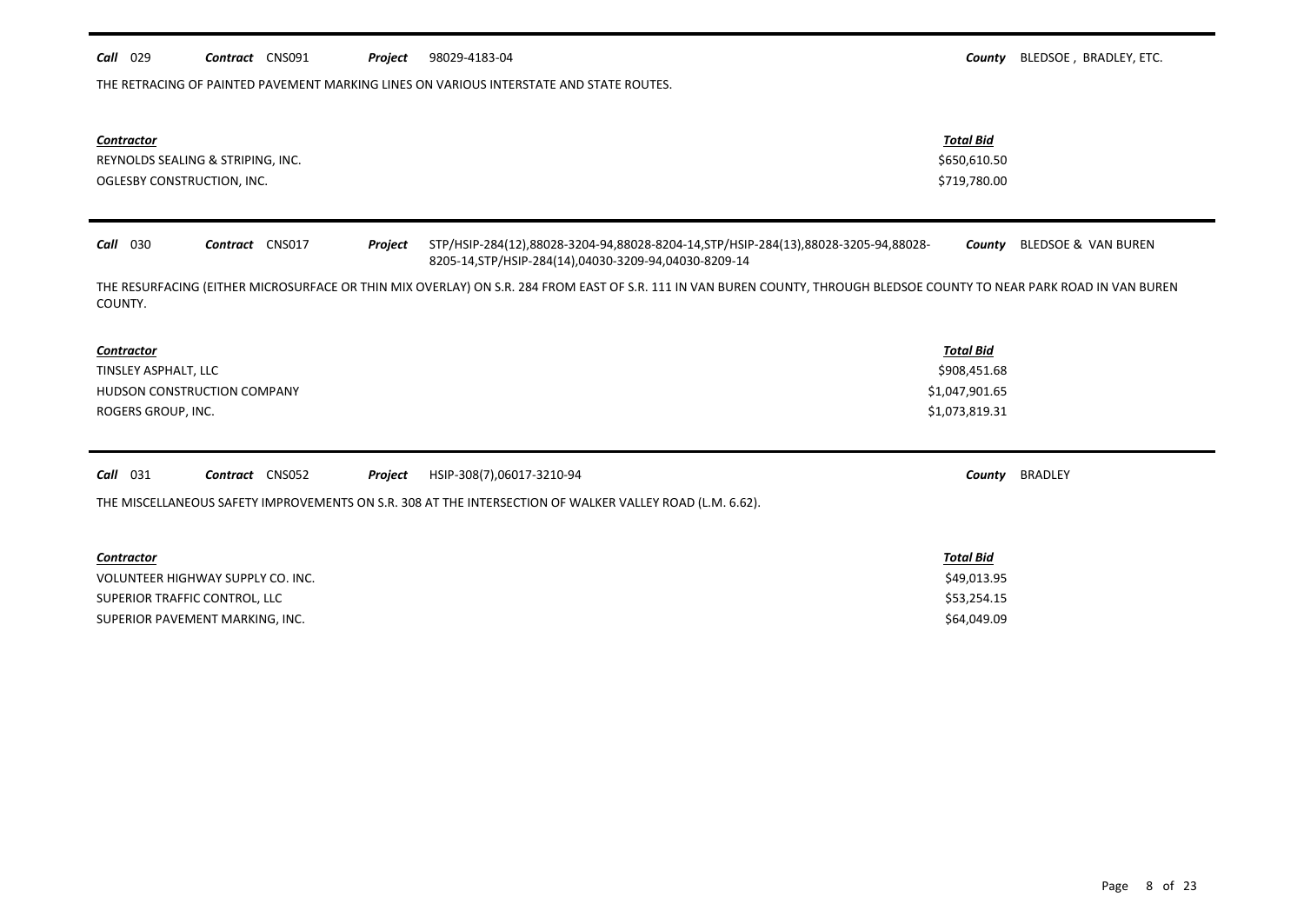#### **Call** 032 **Contract** CNS092 **Project** 98029-4184-04 **County BRADLEY**, HAMILTON, ETC. 98029-4184-04

THE RELENSING OF SNOWPLOWABLE PAVEMENT MARKERS ON VARIOUS INTERSTATE AND STATE ROUTES.

| <b>Contractor</b><br>K & S MARKERS, INC.<br>WL MARKERS, INC.<br>A & A SAFETY, INC.<br>REYNOLDS SEALING & STRIPING, INC.                                                                                                                                                            | <b>Total Bid</b><br>\$431,392.00<br>\$468,860.60<br>\$579,000.80<br>\$605,985.50 |                                 |
|------------------------------------------------------------------------------------------------------------------------------------------------------------------------------------------------------------------------------------------------------------------------------------|----------------------------------------------------------------------------------|---------------------------------|
| <b>Call</b> 033<br>Contract CNS078<br>Project<br>10006-4252-04, NH/HSIP-67(33), 90027-3214-94, 90027-8214-14, NH-67(34), 10006-8252-14<br>THE RESURFACING ON U.S. 321 (S.R. 67) FROM NEAR S.R. 381 (L.M. 9.43) IN WASHINGTON COUNTY TO NEAR S.R. 359 IN CARTER COUNTY (L.M. 2.79). | County                                                                           | CARTER & WASHINGTON             |
| Contractor<br>SUMMERS-TAYLOR, INC.                                                                                                                                                                                                                                                 | <b>Total Bid</b><br>\$2,092,206.80                                               |                                 |
| Call 034<br>Contract CNS062<br>98302-4281-04<br>Project<br>THE LONGITUDINAL JOINT STABILIZATION ON VARIOUS STATE ROUTES.                                                                                                                                                           |                                                                                  | County CHEATHAM, DAVIDSON, ETC. |
| <b>Contractor</b><br>PAVEMENT RESTORATIONS, INC.<br>PAVEMENT TECHNOLOGY, INC.                                                                                                                                                                                                      | <b>Total Bid</b><br>\$240,875.67<br>\$424,162.15                                 |                                 |
| <b>Call</b> 035<br>Contract CNS027<br>Project<br>STP/HSIP-200(39),12010-3227-94,12010-8227-14<br>THE RESURFACING ON S.R. 200 FROM RABBIT RANCH ROAD (L.M. 3.05) TO THE HENDERSON COUNTY LINE (L.M. 10.84).                                                                         |                                                                                  | County CHESTER                  |
| <b>Contractor</b><br>DELTA CONTRACTING COMPANY, LLC<br>FORD CONSTRUCTION COMPANY                                                                                                                                                                                                   | <b>Total Bid</b><br>\$918,247.82<br>\$990,015.25                                 |                                 |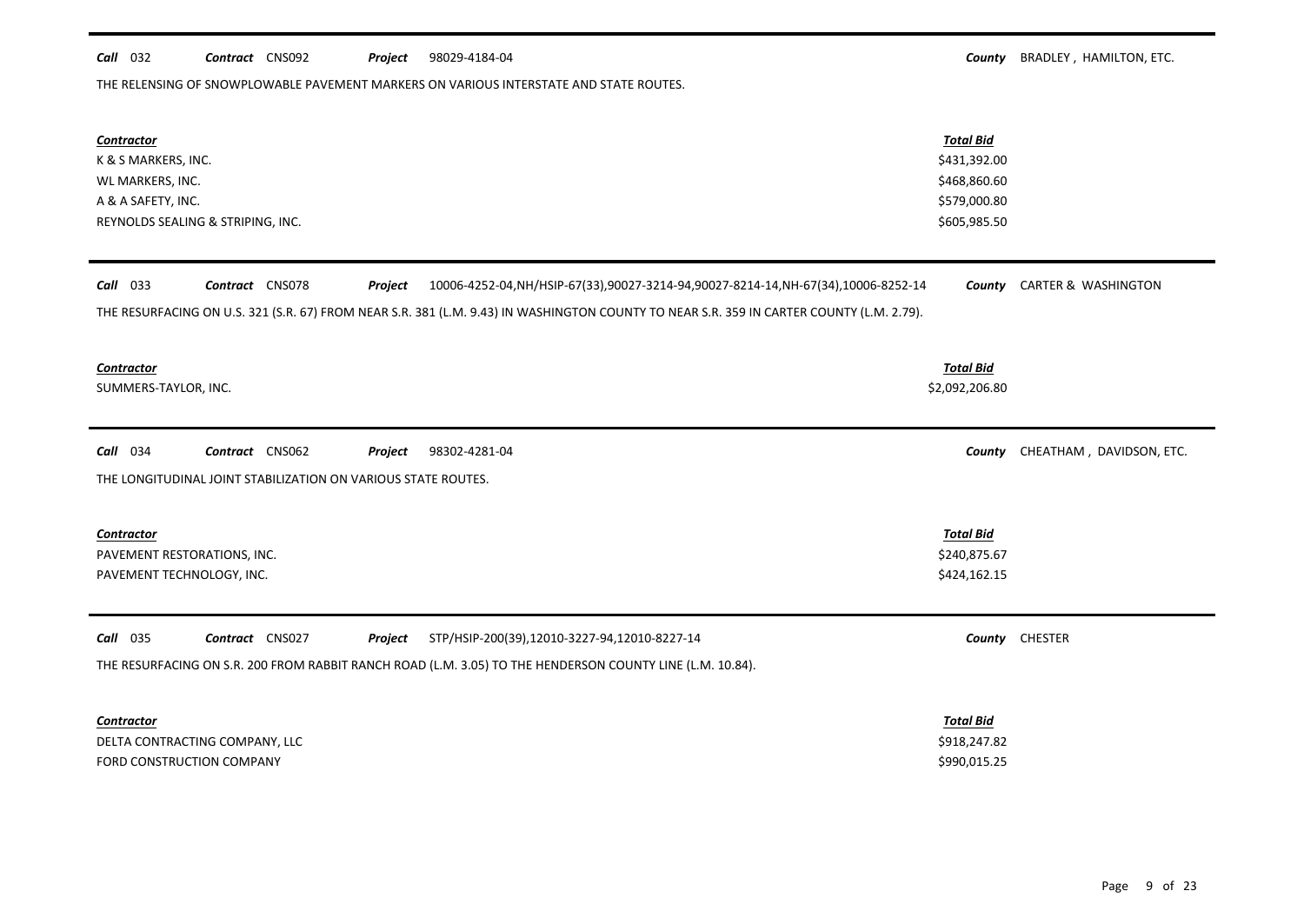| <i>Call</i> 036 |  | <b>Contract</b> CNS029 | Project | 98049-4180-04 | County |  | CHESTER . CROCKETT. ETC. |
|-----------------|--|------------------------|---------|---------------|--------|--|--------------------------|
|-----------------|--|------------------------|---------|---------------|--------|--|--------------------------|

THE RETRACING OF PAINTED PAVEMENT MARKING LINES ON VARIOUS INTERSTATE AND STATE ROUTES.

| <b>Contractor</b><br>TRAF-MARK INDUSTRIES, L.L.C.<br>OGLESBY CONSTRUCTION, INC.<br>STF, LLC DBA TRAFFIC CONTROL COMPANY | <b>Total Bid</b><br>\$1,221,670.00<br>\$1,246,225.00<br>\$1,273,200.00 |                               |
|-------------------------------------------------------------------------------------------------------------------------|------------------------------------------------------------------------|-------------------------------|
| Call 037<br>Contract CNS030<br>98049-4181-04<br>Project                                                                 |                                                                        | County CHESTER, DECATUR, ETC. |
| THE RELENSING OF SNOWPLOWABLE PAVEMENT MARKERS ON VARIOUS INTERSTATE AND STATE ROUTES.                                  |                                                                        |                               |
| <b>Contractor</b>                                                                                                       | <b>Total Bid</b>                                                       |                               |
| K & S MARKERS, INC.                                                                                                     | \$207,198.00                                                           |                               |
| WL MARKERS, INC.                                                                                                        | \$257,153.00                                                           |                               |
| A & A SAFETY, INC.                                                                                                      | \$288,651.20                                                           |                               |
|                                                                                                                         |                                                                        |                               |
| Call 038<br>Contract CNS072<br>Project<br>NH/HSIP-32(89),13002-3271-94,13002-8271-14                                    |                                                                        | County CLAIBORNE              |
| THE RESURFACING ON U.S. 25E (S.R. 32) FROM NEAR POWELL RIVER BRIDGE (L.M. 15.97) TO NEAR S.R. 63 (L.M. 18.06).          |                                                                        |                               |
|                                                                                                                         |                                                                        |                               |
| <b>Contractor</b>                                                                                                       | <b>Total Bid</b>                                                       |                               |
| ROGERS GROUP, INC.                                                                                                      | \$717,947.70                                                           |                               |
| HINKLE CONTRACTING COMPANY, LLC                                                                                         | \$739,939.45                                                           |                               |
| DURACAP ASPHALT PAVING CO., INC.                                                                                        | \$873,795.84                                                           |                               |
| Call 039<br>Contract CNS073<br>NH/HSIP-63(63),13005-3233-94,13005-8233-14<br>Project                                    |                                                                        | County CLAIBORNE              |
|                                                                                                                         |                                                                        |                               |
| THE RESURFACING ON S.R. 63 FROM THE CAMPBELL COUNTY LINE (L.M. 0.00) TO NEAR DUNN HILL ROAD (L.M. 4.40).                |                                                                        |                               |
| <b>Contractor</b>                                                                                                       | <b>Total Bid</b>                                                       |                               |
| ROGERS GROUP, INC.                                                                                                      | \$492,644.15                                                           |                               |
| POTTER SOUTH EAST LLC                                                                                                   | \$669,634.80                                                           |                               |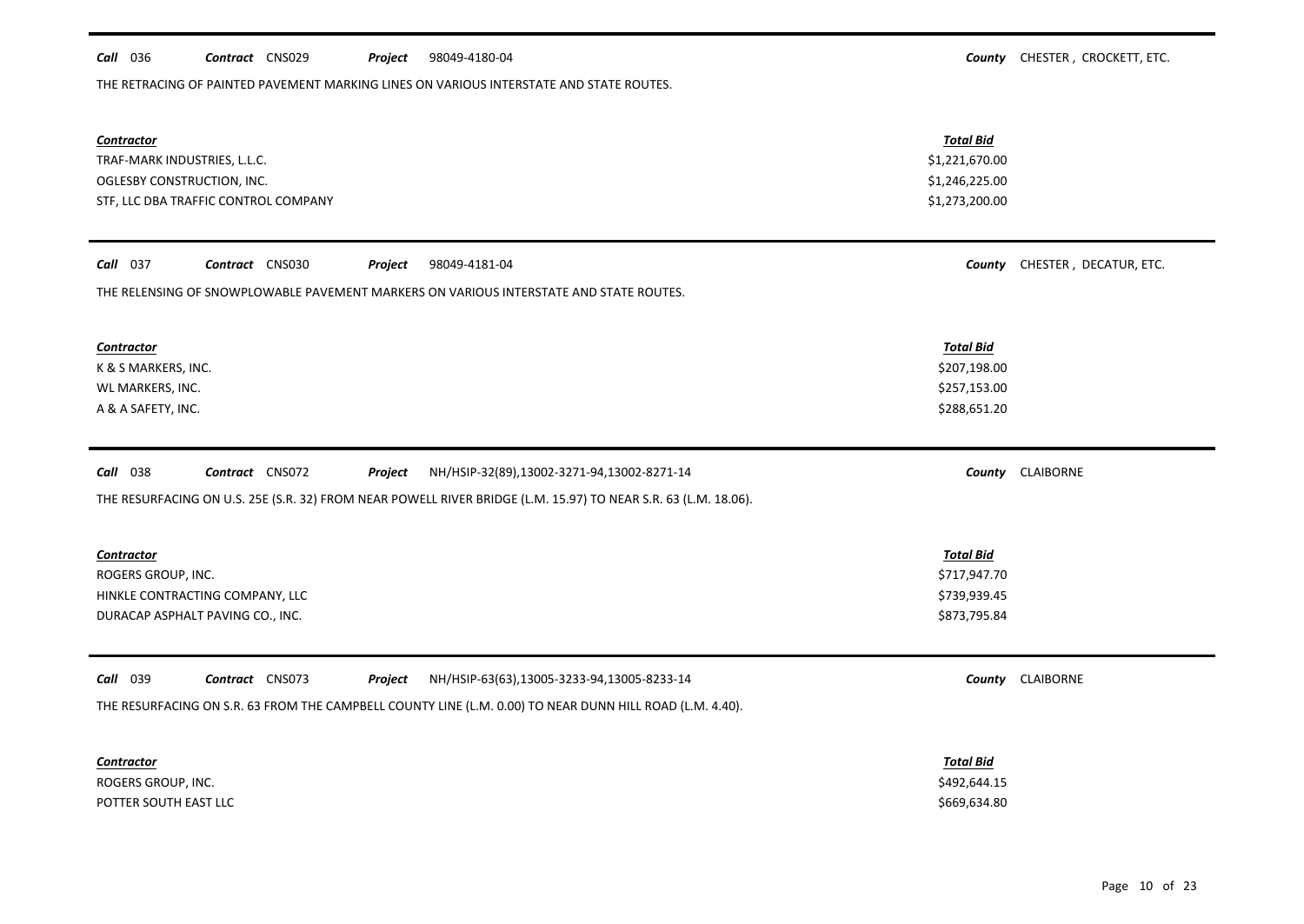| Call 040           | Contract CNS018                    | Project        | NH-28(66),18008-8228-14, STP/HSIP-298(14), 18011-3229-94, 18011-8229-14                                                                                                  |                  | <b>County</b> CUMBERLAND        |
|--------------------|------------------------------------|----------------|--------------------------------------------------------------------------------------------------------------------------------------------------------------------------|------------------|---------------------------------|
| ROAD.              |                                    |                | THE RESURFACING (MICROSURFACING) ON U.S. 127 (S.R. 28) FROM PLATEAU ROAD TO THE BRIDGE OVER CLEAR CREEK AND ON S.R. 298 FROM NORTH OF REDMOND LANE TO SOUTH OF ROY MCCOY |                  |                                 |
| <b>Contractor</b>  |                                    |                |                                                                                                                                                                          | <b>Total Bid</b> |                                 |
|                    | HUDSON CONSTRUCTION COMPANY        |                |                                                                                                                                                                          | \$770,256.15     |                                 |
| $Call$ 041         | Contract CNS019                    | Project        | STP-68(51),18009-8230-14,STP-68(52),72007-8235-14                                                                                                                        | County           | <b>CUMBERLAND &amp; RHEA</b>    |
|                    |                                    |                | THE RESURFACING (MICROSURFACING) ON S.R. 68 FROM WEST OF WILEY FORD ROAD IN CUMBERLAND COUNTY TO NORTH OF POSSUM TROT ROAD IN RHEA COUNTY.                               |                  |                                 |
| <b>Contractor</b>  |                                    |                |                                                                                                                                                                          | Total Bid        |                                 |
|                    | HUDSON CONSTRUCTION COMPANY        |                |                                                                                                                                                                          | \$591,842.20     |                                 |
| Call 042           | <b>Contract</b> CNS036             | Project        | NH/HSIP-254(10),19057-3224-94,19057-8224-14                                                                                                                              | County           | DAVIDSON                        |
|                    |                                    |                | THE RESURFACING ON S.R. 254 (OLD HICKORY BOULEVARD) FROM S.R. 106 (HILLSBORO ROAD) (L.M. 2.77) TO GRANNY WHITE PIKE (L.M. 5.44).                                         |                  |                                 |
| <b>Contractor</b>  |                                    |                |                                                                                                                                                                          | <b>Total Bid</b> |                                 |
|                    | JONES BROS. CONTRACTORS, LLC       |                |                                                                                                                                                                          | \$967,447.88     |                                 |
|                    | VULCAN CONSTRUCTION MATERIALS, LLC |                |                                                                                                                                                                          | \$992,127.00     |                                 |
|                    | CHARLES DEWEESE CONSTRUCTION, INC  |                |                                                                                                                                                                          | \$1,088,340.03   |                                 |
| $Call$ 043         | Contract CNS041                    | <b>Project</b> | 19180-4217-04, NH/HSIP-386(21), 83076-3253-94, 83076-8253-14, NH/HSIP-386(22), 19180-<br>3217-94,19180-8217-14                                                           |                  | <b>County</b> DAVIDSON & SUMNER |
|                    |                                    |                | THE RESURFACING ON S.R. 386 FROM I-65 (L.M. 0.00) IN DAVIDSON COUNTY TO THE FOREST RETREAT ROAD UNDERPASS (L.M. 1.89) IN SUMNER COUNTY.                                  |                  |                                 |
| <b>Contractor</b>  |                                    |                |                                                                                                                                                                          | Total Bid        |                                 |
| ROGERS GROUP, INC. |                                    |                |                                                                                                                                                                          | \$2,543,296.90   |                                 |
| HOOVER, INC.       |                                    |                |                                                                                                                                                                          | \$3,059,620.65   |                                 |
|                    | CHARLES DEWEESE CONSTRUCTION, INC  |                |                                                                                                                                                                          | \$3,148,094.07   |                                 |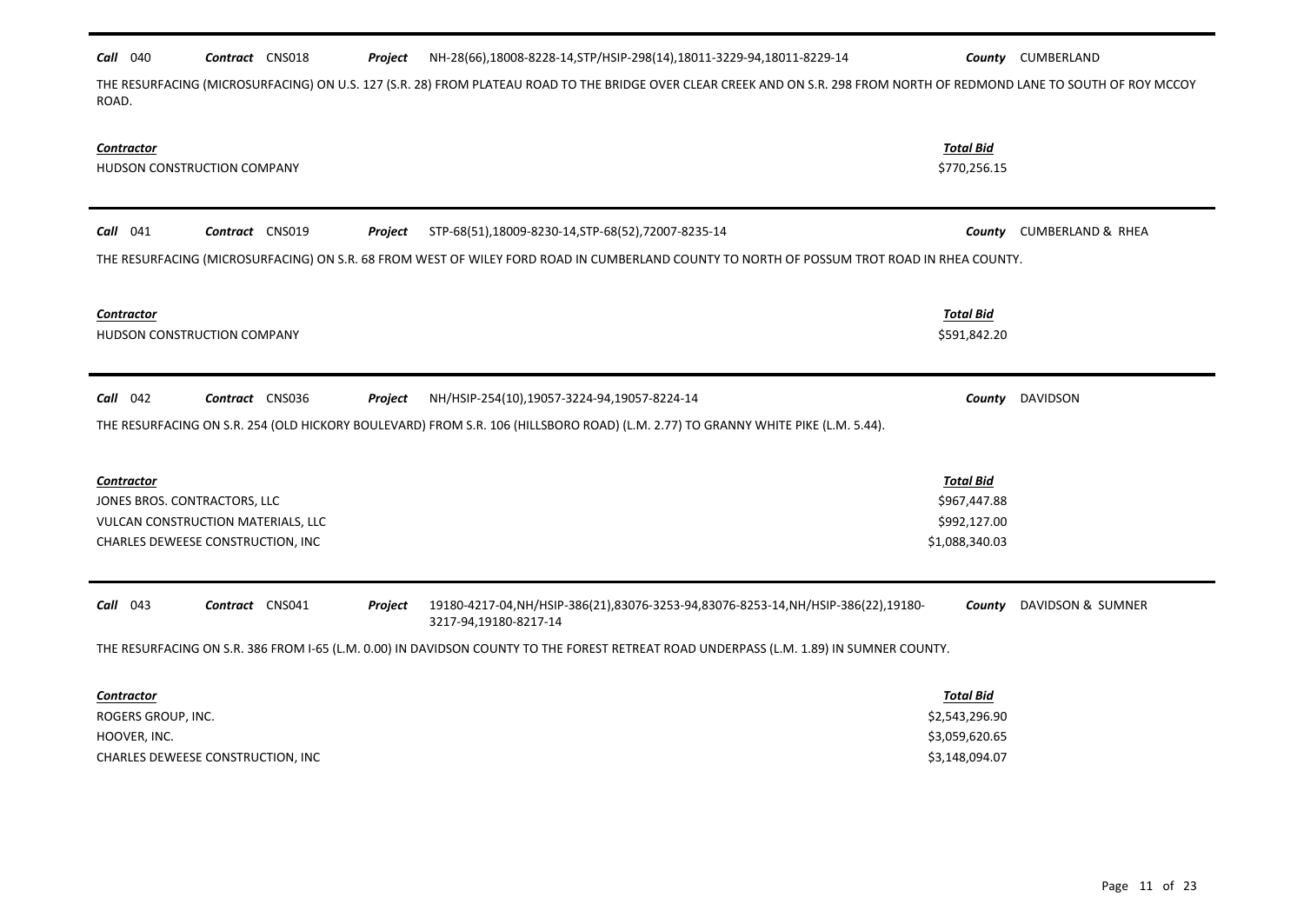#### **Call** 044 **Contract** CNS014 **Project** 98049-4275-04 **County County DECATUR**, DYER, ETC. Project 98049-4275-04

THE LONGITUDINAL JOINT STABILIZATION ON VARIOUS STATE ROUTES.

| Contractor<br>PAVEMENT RESTORATIONS, INC.<br>PAVEMENT TECHNOLOGY, INC.                                                                                                                              | <b>Total Bid</b><br>\$88,522.74<br>\$137,715.00                        |               |
|-----------------------------------------------------------------------------------------------------------------------------------------------------------------------------------------------------|------------------------------------------------------------------------|---------------|
| $Call$ 045<br>Contract CNS024<br>STP/HSIP-83(11),21021-3204-94,21021-8204-14<br>Project<br>THE RESURFACING (MICROSURFACING) ON S.R. 83 FROM S.R. 146 (L.M. 0.00) TO S.R. 56 (L.M. 7.83).            |                                                                        | County DEKALB |
| <b>Contractor</b><br>HUDSON CONSTRUCTION COMPANY                                                                                                                                                    | <b>Total Bid</b><br>\$408,307.80                                       |               |
| <b>Call</b> 046<br>Contract CNS081<br>Project<br>23083-4221-04<br>THE REPAIR OF BRIDGES ON U.S. 412 (S.R. 20) OVER LEWIS CREEK (L.M. 2.24).                                                         | County DYER                                                            |               |
| <b>Contractor</b><br>DEMENT CONSTRUCTION COMPANY, LLC<br>FORD CONSTRUCTION COMPANY<br>BELL & ASSOCIATES CONSTRUCTION, L.P.                                                                          | <b>Total Bid</b><br>\$716,647.50<br>\$822,672.20<br>\$1,137,647.07     |               |
| $Call$ 047<br>Contract CNS039<br>STP/HSIP-11(95),28005-3216-94,28005-8216-14<br>Project<br>THE RESURFACING ON U.S. 31A (S.R. 11) FROM S.R. 7 (L.M. 19.08) TO THE MARSHALL COUNTY LINE (L.M. 30.36). | County GILES                                                           |               |
| <b>Contractor</b><br>ROGERS GROUP, INC.<br>WRIGHT PAVING CONTRACTORS, INC.<br>VOLUNTEER PAVING, LLC                                                                                                 | <b>Total Bid</b><br>\$1,766,482.84<br>\$1,792,926.25<br>\$1,879,580.69 |               |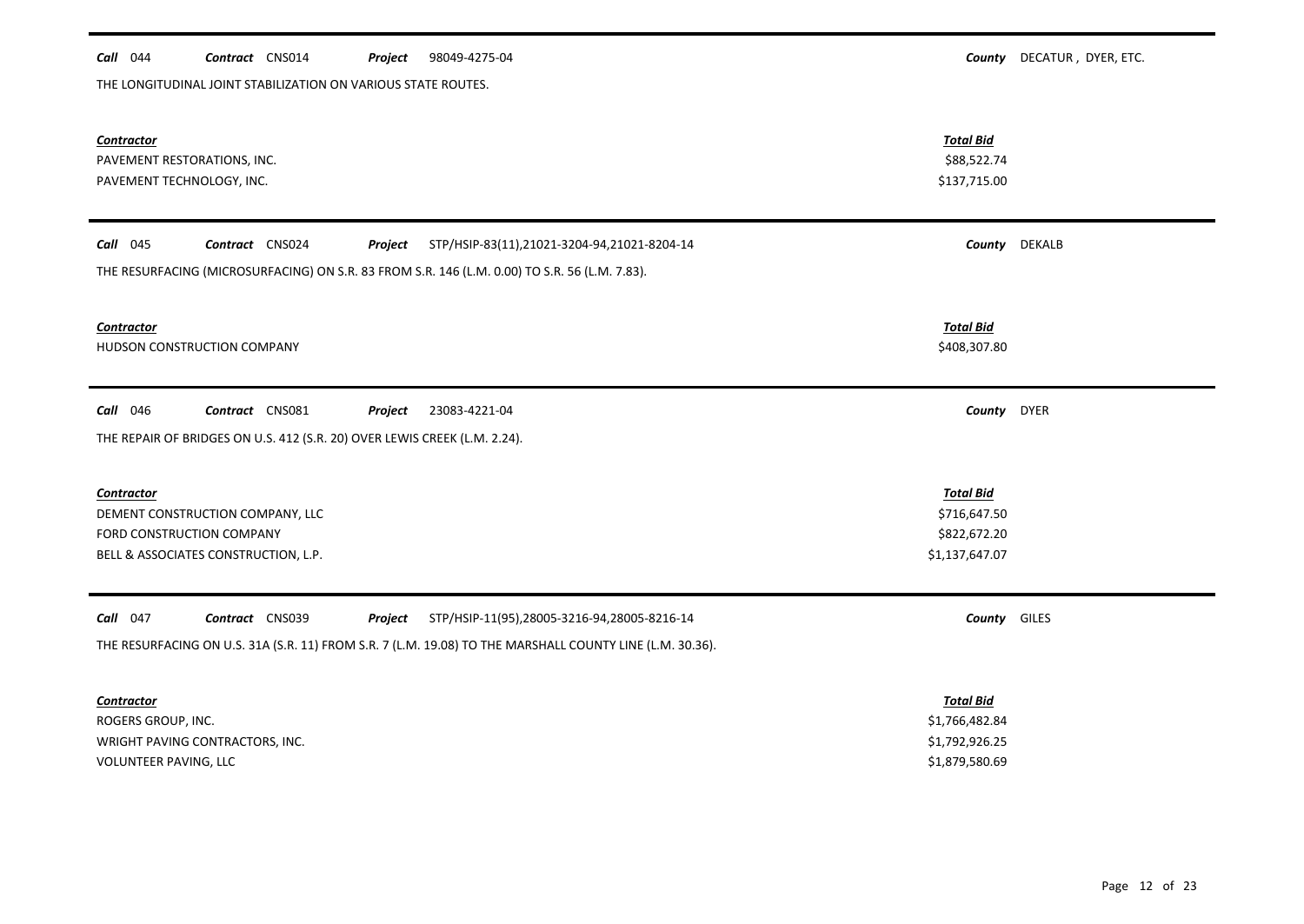| <b>Call</b> 048                                                               | Contract CNS066 | Project | 30006-4228-04, HSIP-70(23), 30006-3228-94, STP/HSIP-107(27), 30011-3232-94, 30011-8232-<br>14, STP/HSIP-351(21), 30016-3225-94, 30016-8225-14 |                                    | County GREENE   |
|-------------------------------------------------------------------------------|-----------------|---------|-----------------------------------------------------------------------------------------------------------------------------------------------|------------------------------------|-----------------|
| THE RESURFACING ON S.R. 70, S.R. 107 AND ON S.R. 351.                         |                 |         |                                                                                                                                               |                                    |                 |
| Contractor<br>SUMMERS-TAYLOR, INC.                                            |                 |         |                                                                                                                                               | <b>Total Bid</b><br>\$2,656,271.10 |                 |
| <b>Call</b> 049                                                               | Contract CNS077 | Project | 30003-4242-04, NH-34(113), 30003-8242-14                                                                                                      |                                    | County GREENE   |
|                                                                               |                 |         | THE RESURFACING ON U.S. 11E (S.R. 34) FROM NEAR CHUCKEY HIGHWAY (L.M. 22.88) TO THE WASHINGTON COUNTY LINE (L.M. 27.99).                      |                                    |                 |
| <b>Contractor</b>                                                             |                 |         |                                                                                                                                               | <b>Total Bid</b>                   |                 |
| SUMMERS-TAYLOR, INC.                                                          |                 |         |                                                                                                                                               | \$2,241,071.45                     |                 |
| Call 050                                                                      | Contract CNS079 | Project | STP-56(84),31005-8275-14                                                                                                                      |                                    | County GRUNDY   |
|                                                                               |                 |         | THE RESURFACING (MICROSURFACING) ON S.R. 56 FROM NORTH OF COLLINS RIVER BRIDGE (L.M. 28.96) TO THE WARREN COUNTY LINE (L.M. 33.88).           |                                    |                 |
|                                                                               |                 |         |                                                                                                                                               |                                    |                 |
| Contractor                                                                    |                 |         |                                                                                                                                               | <b>Total Bid</b>                   |                 |
| HUDSON CONSTRUCTION COMPANY                                                   |                 |         |                                                                                                                                               | \$280,037.98                       |                 |
| Call 051                                                                      | Contract CNS020 | Project | NH/HSIP-111(101),33156-3219-94,33156-8219-14                                                                                                  |                                    | County HAMILTON |
|                                                                               |                 |         | THE RESURFACING ON S.R. 111 FROM S.R. 29 (L.M. 0.00) TO SOUTH OF JONES GAP ROAD (L.M. 3.65).                                                  |                                    |                 |
| Contractor                                                                    |                 |         |                                                                                                                                               | <b>Total Bid</b>                   |                 |
| WRIGHT BROTHERS CONSTRUCTION COMPANY, IN<br>TALLEY CONSTRUCTION COMPANY, INC. |                 |         |                                                                                                                                               | \$1,948,459.20<br>\$2,065,619.21   |                 |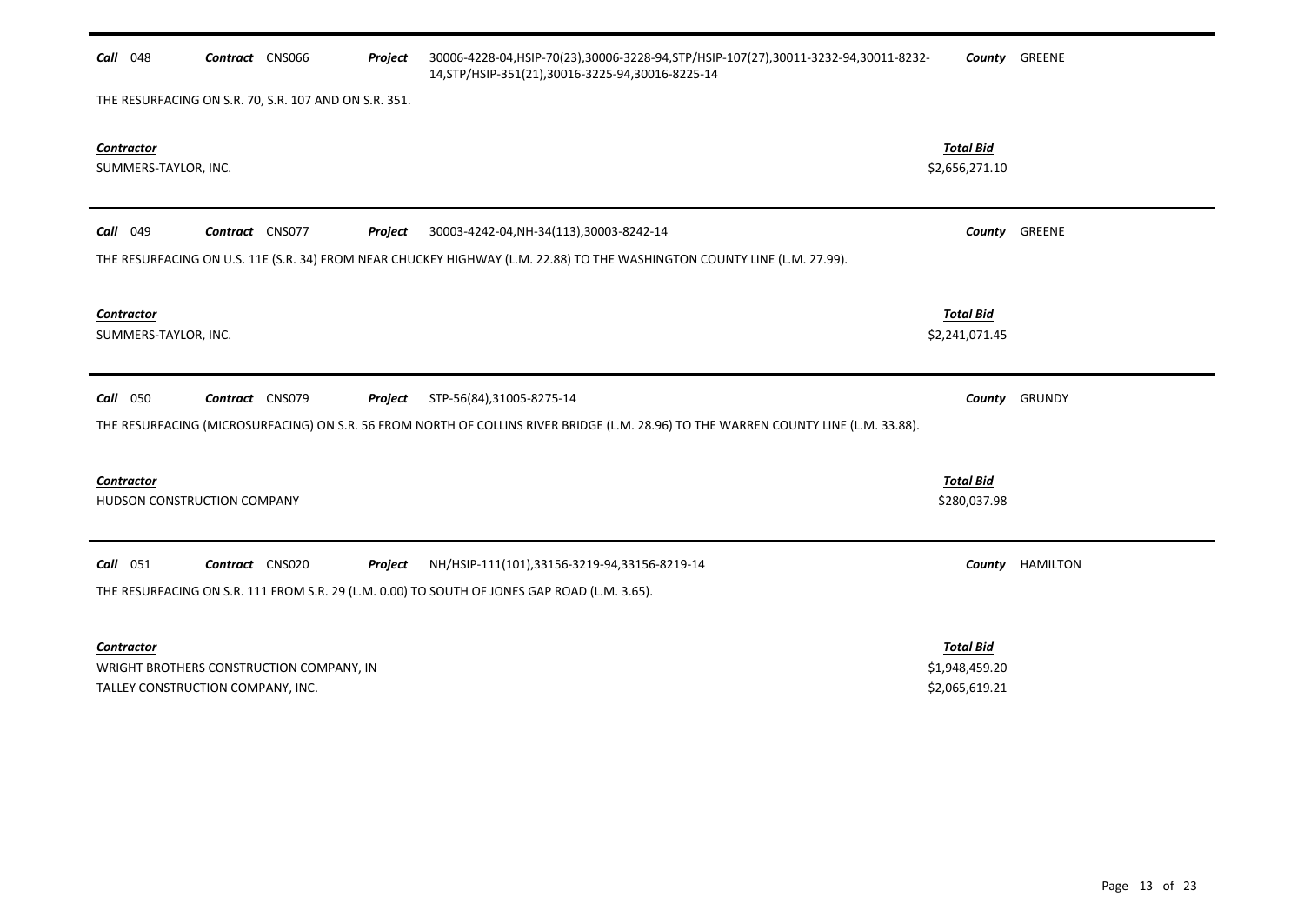| THE GRADING, DRAINAGE AND PAVING ON S.R. 58 AT THE INTERSECTION OF CHAMPION ROAD (L.M. 7.03) IN CHATTANOOGA.                                                                                                |                                                                  |           |
|-------------------------------------------------------------------------------------------------------------------------------------------------------------------------------------------------------------|------------------------------------------------------------------|-----------|
| <b>Contractor</b><br>GREENSTAR, LLC<br>TALLEY CONSTRUCTION COMPANY, INC.<br>STEVE WILLIAMS CONSTRUCTION, LLC                                                                                                | <b>Total Bid</b><br>\$282,765.55<br>\$357,445.08<br>\$385,399.51 |           |
| $Call$ 053<br>Contract CNS063<br>35005-4250-04, HSIP-57(70), 35005-3250-94<br>Project<br>THE RESURFACING ON S.R. 57 FROM OLD ROGERS SPRING ROAD (L.M. 12.47) TO S.R. 125 (L.M. 17.54).                      | County                                                           | HARDEMAN  |
| <b>Contractor</b><br>STANDARD CONSTRUCTION COMPANY, INC.                                                                                                                                                    | <b>Total Bid</b><br>\$1,279,536.70                               |           |
| Call 054<br>Contract CNS076<br>STP-SIP/H-100(62),35007-3221-94<br>Project<br>THE IMPROVEMENT OF THE INTERSECTION ON S.R. 100 AT S.R. 138 (L.M. 11.74) IN TOONE, INCLUDING GRADING, DRAINAGE AND PAVING.     | County                                                           | HARDEMAN  |
| <b>Contractor</b><br>STANDARD CONSTRUCTION COMPANY, INC.<br>VOLUNTEER BRIDGE CONSTRUCTION, INC.                                                                                                             | <b>Total Bid</b><br>\$1,271,343.43<br>\$1,287,828.55             |           |
| <b>Call</b> 055<br>Contract CNS069<br>39010-4225-04, HSIP-104(38), 39010-3225-94<br>Project<br>THE RESURFACING ON S.R. 104 FROM THE CARROLL COUNTY LINE (L.M. 0.00) TO SOUTH OF ROCK MILAM ROAD (L.M. 7.50) | County                                                           | HENDERSON |
| <b>Contractor</b>                                                                                                                                                                                           | <b>Total Bid</b>                                                 |           |

*Call* 052 *Contract* CNS025 *Project County* HAMILTON R-HSIP-58(47),33040-3209-94

DELTA CONTRACTING COMPANY, LLC \$1,335,133.51

Page 14 of 23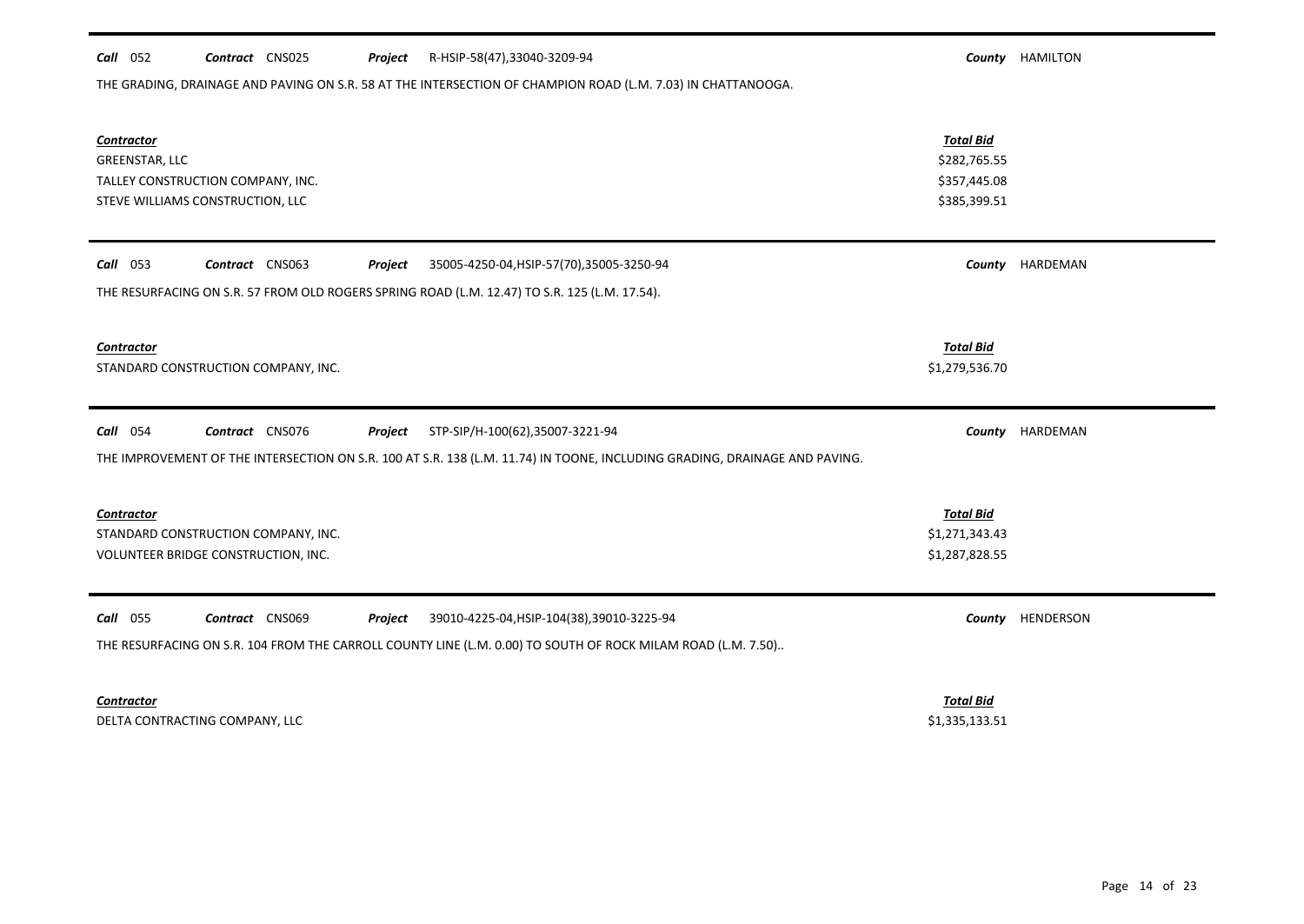| <b>Call</b> 056           | Contract CNS042                                              | Project | STP/HSIP-50(61),41008-3228-94,41008-8228-14                                                                                                                                             |                                  | County HICKMAN          |
|---------------------------|--------------------------------------------------------------|---------|-----------------------------------------------------------------------------------------------------------------------------------------------------------------------------------------|----------------------------------|-------------------------|
|                           |                                                              |         | THE RESURFACING ON S.R. 50 FROM EAST OF HILLS ROAD (L.M. 17.82) TO COLLINS LANE (L.M. 25.25).                                                                                           |                                  |                         |
| <b>Contractor</b>         | EUBANK ASPHALT PAVING & SEALING                              |         |                                                                                                                                                                                         | <b>Total Bid</b><br>\$626,152.00 |                         |
| Call 057                  | Contract CNS043                                              | Project | STP/HSIP-147(4),42004-3222-94,42004-8222-14                                                                                                                                             |                                  | County HOUSTON          |
|                           |                                                              |         | THE RESURFACING ON S.R. 147 FROM THE TENNESSEE RIVER (L.M. 0.00) TO THE BRIDGE OVER CANE CREEK (L.M. 6.16).                                                                             |                                  |                         |
| <b>Contractor</b>         |                                                              |         |                                                                                                                                                                                         | <b>Total Bid</b>                 |                         |
|                           | EUBANK ASPHALT PAVING & SEALING                              |         |                                                                                                                                                                                         | \$447,815.25                     |                         |
|                           | JONES BROS. CONTRACTORS, LLC                                 |         |                                                                                                                                                                                         | \$568,180.90                     |                         |
| <b>Call</b> 058           | Contract CNS032                                              | Project | 43951-3507-04<br>THE CONSTRUCTION OF A CONCRETE BOX BEAM BRIDGE ON DUPONT ACCESS ROAD OVER THE C.S.X. RAILROAD (L.M. 0.22) IN NEW JOHNSONVILLE, INCLUDING GRADING, DRAINAGE AND PAVING. |                                  | <b>County HUMPHREYS</b> |
| <b>Contractor</b>         |                                                              |         |                                                                                                                                                                                         | <b>Total Bid</b>                 |                         |
|                           | HAROLD COFFEY CONSTRUCTION CO., INC.                         |         |                                                                                                                                                                                         | \$1,599,444.30                   |                         |
|                           | JONES BROS. CONTRACTORS, LLC                                 |         |                                                                                                                                                                                         | \$1,899,716.75                   |                         |
|                           | BELL & ASSOCIATES CONSTRUCTION, L.P.                         |         |                                                                                                                                                                                         | \$1,918,000.00                   |                         |
|                           | DEMENT CONSTRUCTION COMPANY, LLC                             |         |                                                                                                                                                                                         | \$1,992,049.39                   |                         |
| Call 059                  | Contract CNS048                                              | Project | 45003-4131-04                                                                                                                                                                           |                                  | County JEFFERSON        |
|                           | THE REPAIR OF THE BRIDGE ON BELL ROAD OVER I-81 (L.M. 0.54). |         |                                                                                                                                                                                         |                                  |                         |
| Contractor                |                                                              |         |                                                                                                                                                                                         | <b>Total Bid</b>                 |                         |
|                           | MID-STATE CONSTRUCTION COMPANY, INC.                         |         |                                                                                                                                                                                         | \$759,396.15                     |                         |
| INTECH CONTRACTING, LLC   |                                                              |         |                                                                                                                                                                                         | \$798,378.81                     |                         |
|                           | SOUTHERN CONSTRUCTORS, INC.                                  |         |                                                                                                                                                                                         | \$804,667.00                     |                         |
|                           | BELL & ASSOCIATES CONSTRUCTION, L.P.                         |         |                                                                                                                                                                                         | \$815,785.48                     |                         |
| TWIN K CONSTRUCTION, INC. |                                                              |         |                                                                                                                                                                                         | \$1,092,281.29                   |                         |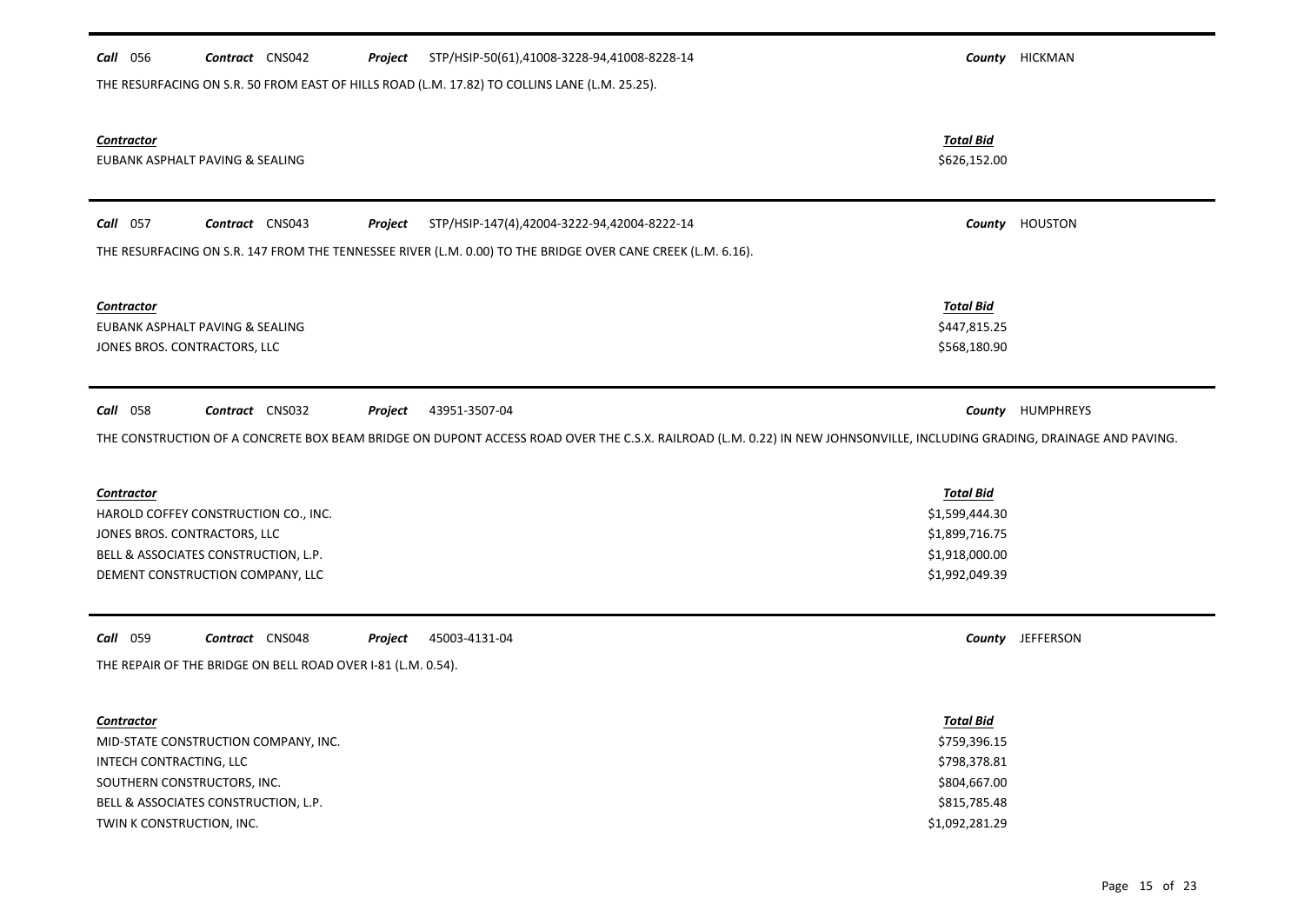| <b>Call</b> 060                                                                                        | Contract CNS065 |                 | Project | 53080-4205-04,62016-4207-04,62025-4214-04,HSIP-322(18),62016-3207-94,HSIP-<br>323(22),53080-3205-94                      |                                                                        | <b>County</b> LOUDON & MONROE |
|--------------------------------------------------------------------------------------------------------|-----------------|-----------------|---------|--------------------------------------------------------------------------------------------------------------------------|------------------------------------------------------------------------|-------------------------------|
|                                                                                                        |                 |                 |         | THE RESURFACING (MICROSURFACING) ON S.R. 323 IN LOUDON COUNTY AND S.R. 39 AND S.R. 322 IN MONROE COUNTY.                 |                                                                        |                               |
| Contractor<br>HUDSON CONSTRUCTION COMPANY                                                              |                 |                 |         |                                                                                                                          | <b>Total Bid</b><br>\$1,027,396.25                                     |                               |
| Call 061                                                                                               | Contract CNS037 |                 | Project | STP/HSIP-11(94),59002-3216-94,59002-8216-14                                                                              |                                                                        | County MARSHALL               |
|                                                                                                        |                 |                 |         | THE RESURFACING ON U.S. 31A (S.R. 11) FROM THE GILES COUNTY LINE (L.M. 0.00) TO NORTH OF UNDERPASS ROAD (L.M. 5.49).     |                                                                        |                               |
| <b>Contractor</b><br>LINCOLN PAVING, LLC<br>VOLUNTEER PAVING, LLC<br>ROGERS GROUP, INC.                |                 |                 |         |                                                                                                                          | <b>Total Bid</b><br>\$749,746.71<br>\$851,415.12<br>\$981,982.00       |                               |
| Call 062                                                                                               |                 | Contract CNS033 | Project | NH/HSIP-7(35),60103-3202-94,60103-8202-14                                                                                |                                                                        | <b>County</b> MAURY           |
|                                                                                                        |                 |                 |         |                                                                                                                          |                                                                        |                               |
|                                                                                                        |                 |                 |         | THE RESURFACING ON U.S. 31 (S.R. 7) FROM DYER STREET (L.M. 11.65) TO U.S. 31 (S.R. 6) / U.S. 412 (S.R. 99) (L.M. 15.27). |                                                                        |                               |
| <b>Contractor</b><br>ROGERS GROUP, INC.<br>VOLUNTEER PAVING, LLC<br>VULCAN CONSTRUCTION MATERIALS, LLC |                 |                 |         |                                                                                                                          | <b>Total Bid</b><br>\$1,639,007.00<br>\$1,752,162.62<br>\$1,994,926.10 |                               |
| Call 063                                                                                               | Contract CNS028 |                 | Project | 60023-4211-04                                                                                                            |                                                                        | <b>County</b> MAURY           |
| THE REPAIR OF THE BRIDGE ON S.R 247 OVER LEIPERS CREEK (L.M. 1.05).                                    |                 |                 |         |                                                                                                                          |                                                                        |                               |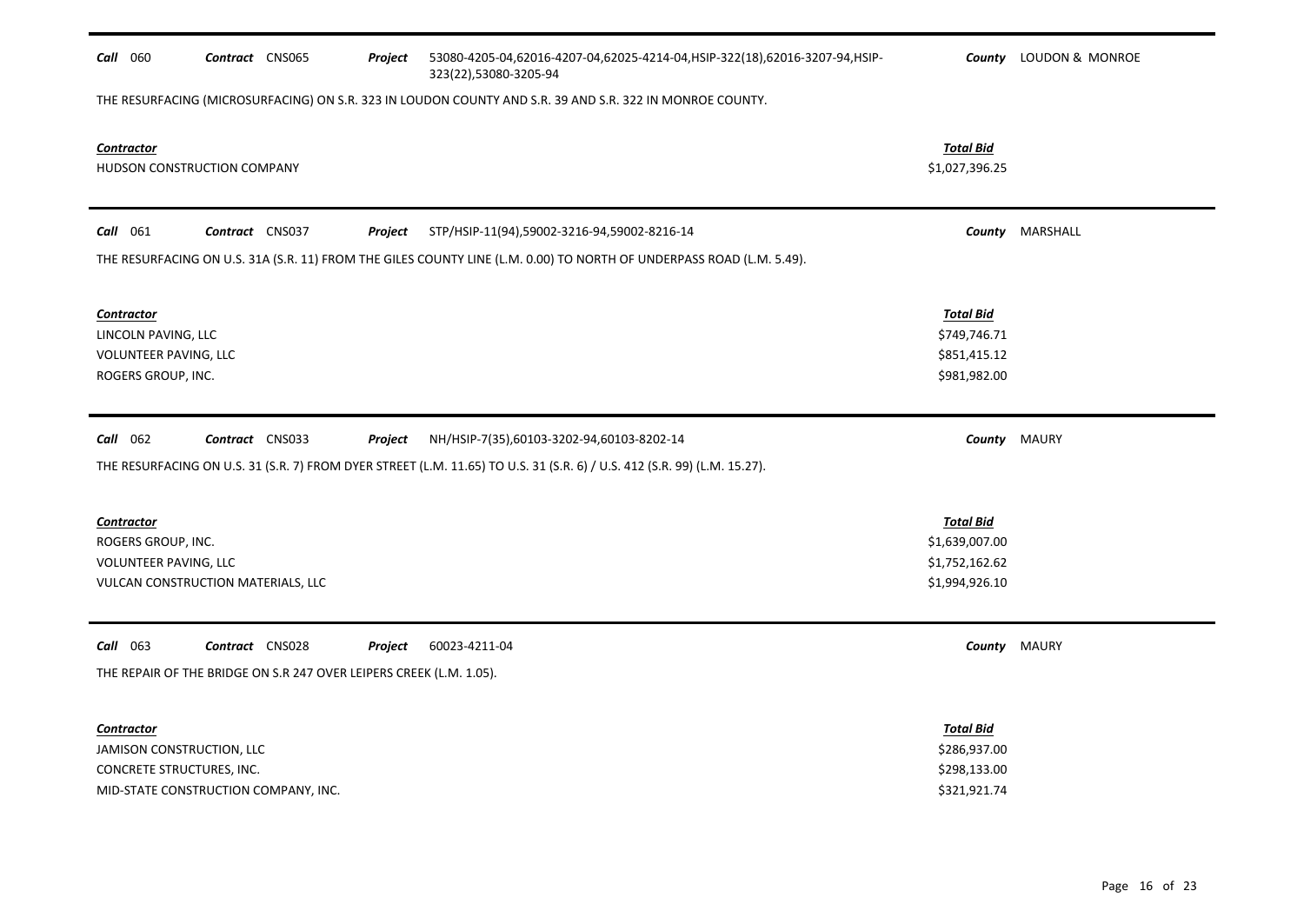| Call 064<br>Contract CNS056<br>NH-I-75-1(147),54001-8186-44<br>Project<br>THE RESURFACING ON I-75 FROM SOUTH OF S.R. 30 (L.M. 13.75) TO NORTH OF COUNTY ROAD 267 (L.M. 20.50).                                                                                                                |                                                                                                      | County MCMINN                |
|-----------------------------------------------------------------------------------------------------------------------------------------------------------------------------------------------------------------------------------------------------------------------------------------------|------------------------------------------------------------------------------------------------------|------------------------------|
| <b>Contractor</b><br>ROGERS GROUP, INC.                                                                                                                                                                                                                                                       | <b>Total Bid</b><br>\$4,727,709.07                                                                   |                              |
| <b>Call</b> 065<br>Contract CNS049<br>Project<br>62001-4114-04                                                                                                                                                                                                                                |                                                                                                      | County MONROE                |
| THE REPAIR OF THE BRIDGE ON RABY ROAD OVER I-75 (L.M. 2.79).                                                                                                                                                                                                                                  |                                                                                                      |                              |
| <b>Contractor</b><br>MID-STATE CONSTRUCTION COMPANY, INC.<br>SOUTHERN CONSTRUCTORS, INC.<br>JAMISON CONSTRUCTION, LLC<br>TWIN K CONSTRUCTION, INC.<br>SOUTHERN ROAD & BRIDGE, LLC                                                                                                             | <b>Total Bid</b><br>\$846,367.56<br>\$896,131.80<br>\$974,473.00<br>\$1,089,496.41<br>\$1,235,532.62 |                              |
| Call 066<br>Contract CNS040<br>Project<br>NH/HSIP-76(105),63018-3217-94,63018-8217-14                                                                                                                                                                                                         |                                                                                                      | County MONTGOMERY            |
| THE RESURFACING ON S.R. 76 FROM NORTH OF S.R. 112 (L.M. 14.47) TO SOUTH GATEWAY PLAZA BOULEVARD/HORNBUCKLE LANE (L.M. 17.88).                                                                                                                                                                 |                                                                                                      |                              |
| <b>Contractor</b><br>EUBANK ASPHALT PAVING & SEALING<br>JONES BROS. CONTRACTORS, LLC                                                                                                                                                                                                          | <b>Total Bid</b><br>\$1,438,640.00<br>\$1,821,613.20                                                 |                              |
| Call 067<br>Contract CNS075<br>Project<br>STP/HSIP-29(105),73035-3210-94,73035-8210-14,STP/HSIP-328(10),65002-3205-94,65002-<br>8205-14, STP/HSIP-328(11), 73009-3211-94, 73009-8211-14<br>THE RESURFACING ON S.R. 328 IN MORGAN AND ROANE COUNTIES AND ON U.S. 27 (S.R. 29) IN ROANE COUNTY. |                                                                                                      | <b>County</b> MORGAN & ROANE |

*Contractor Total Bid*

ROGERS GROUP, INC. \$3,397,050.90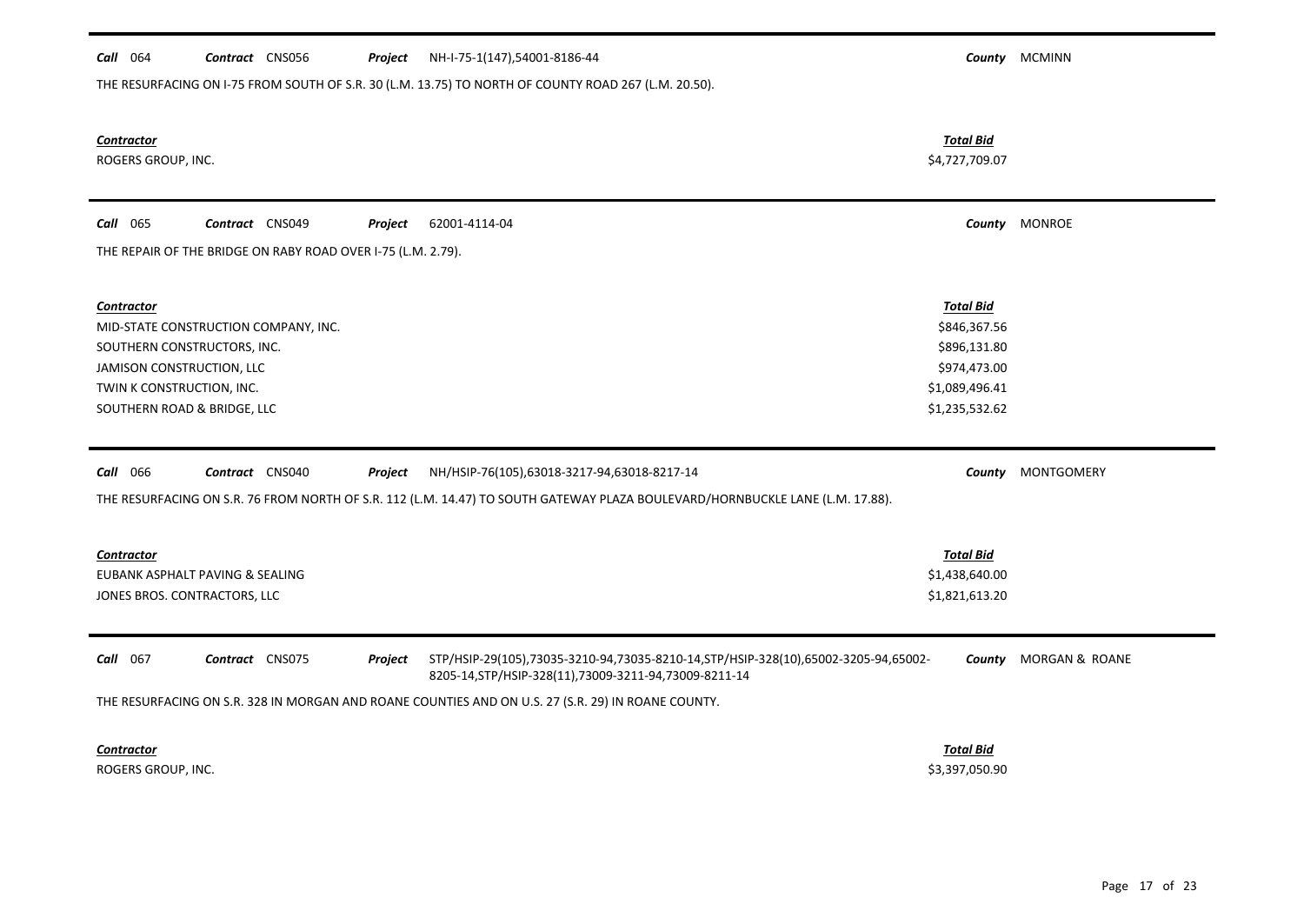| Call 068                                                                             | Contract CNS082 |                                          | Project | HSIP-5(109),66008-3236-94,66008-4236-04,STP/HSIP-21(25),66009-3230-94,66009-8230-<br>14, STP-184(6), 66142-8209-14                                                  | County OBION                                       |             |
|--------------------------------------------------------------------------------------|-----------------|------------------------------------------|---------|---------------------------------------------------------------------------------------------------------------------------------------------------------------------|----------------------------------------------------|-------------|
|                                                                                      |                 |                                          |         | THE RESURFACING ON S.R. 5 FROM U.S. 51 (S.R 3) TO THE KENTUCKY STATE LINE, S.R. 21 FROM S.R. 183 TO U.S. 51 (S.R. 3) AND ON S.R. 184 FROM S.R. 21 TO CHURCH STREET. |                                                    |             |
| <b>Contractor</b><br>FORD CONSTRUCTION COMPANY                                       |                 |                                          |         |                                                                                                                                                                     | <b>Total Bid</b><br>\$3,598,732.28                 |             |
| Call 069                                                                             | Contract CNS044 |                                          | Project | STP/HSIP-13(74),68001-3255-94,68001-8255-14                                                                                                                         | County                                             | PERRY       |
|                                                                                      |                 |                                          |         | THE RESURFACING ON S.R. 13 FROM MUDSPRING HOLLOW ROAD (L.M. 24.21) TO THE HUMPHREYS COUNTY LINE (L.M. 30.41).                                                       |                                                    |             |
| <b>Contractor</b><br>EUBANK ASPHALT PAVING & SEALING<br>JONES BROS. CONTRACTORS, LLC |                 |                                          |         |                                                                                                                                                                     | <b>Total Bid</b><br>\$747,350.20<br>\$1,025,138.20 |             |
| Call 070                                                                             | Contract CNS051 |                                          | Project | HSIP-28(57),69001-3221-94                                                                                                                                           | County                                             | PICKETT     |
|                                                                                      |                 |                                          |         | THE MISCELLANEOUS SAFETY IMPROVEMENTS ON U.S. 127 (S.R. 28) FROM S.R. 295 (L.M. 3.37) TO THE KENTUCKY STATE LINE (L.M. 7.04).                                       |                                                    |             |
| <b>Contractor</b><br>SUPERIOR TRAFFIC CONTROL, LLC                                   |                 |                                          |         |                                                                                                                                                                     | <b>Total Bid</b><br>\$44,804.45                    |             |
| <b>Call</b> 071                                                                      | Contract CNS021 |                                          | Project | NH/HSIP-40(36),70068-3210-94,70068-8210-14                                                                                                                          | County                                             | <b>POLK</b> |
|                                                                                      |                 |                                          |         | THE RESURFACING ON U.S. 64 (S.R. 40) FROM WEST OF THE OCOEE RIVER RECREATION AREA, CANEY CREEK TAKE OUT (L.M. 13.00) TO MILE POST 17.0 (L.M. 17.00).                |                                                    |             |
| <b>Contractor</b>                                                                    |                 |                                          |         |                                                                                                                                                                     | <b>Total Bid</b>                                   |             |
| TALLEY CONSTRUCTION COMPANY, INC.                                                    |                 | WRIGHT BROTHERS CONSTRUCTION COMPANY, IN |         |                                                                                                                                                                     | \$872,168.37<br>\$1,136,485.20                     |             |
|                                                                                      |                 |                                          |         |                                                                                                                                                                     |                                                    |             |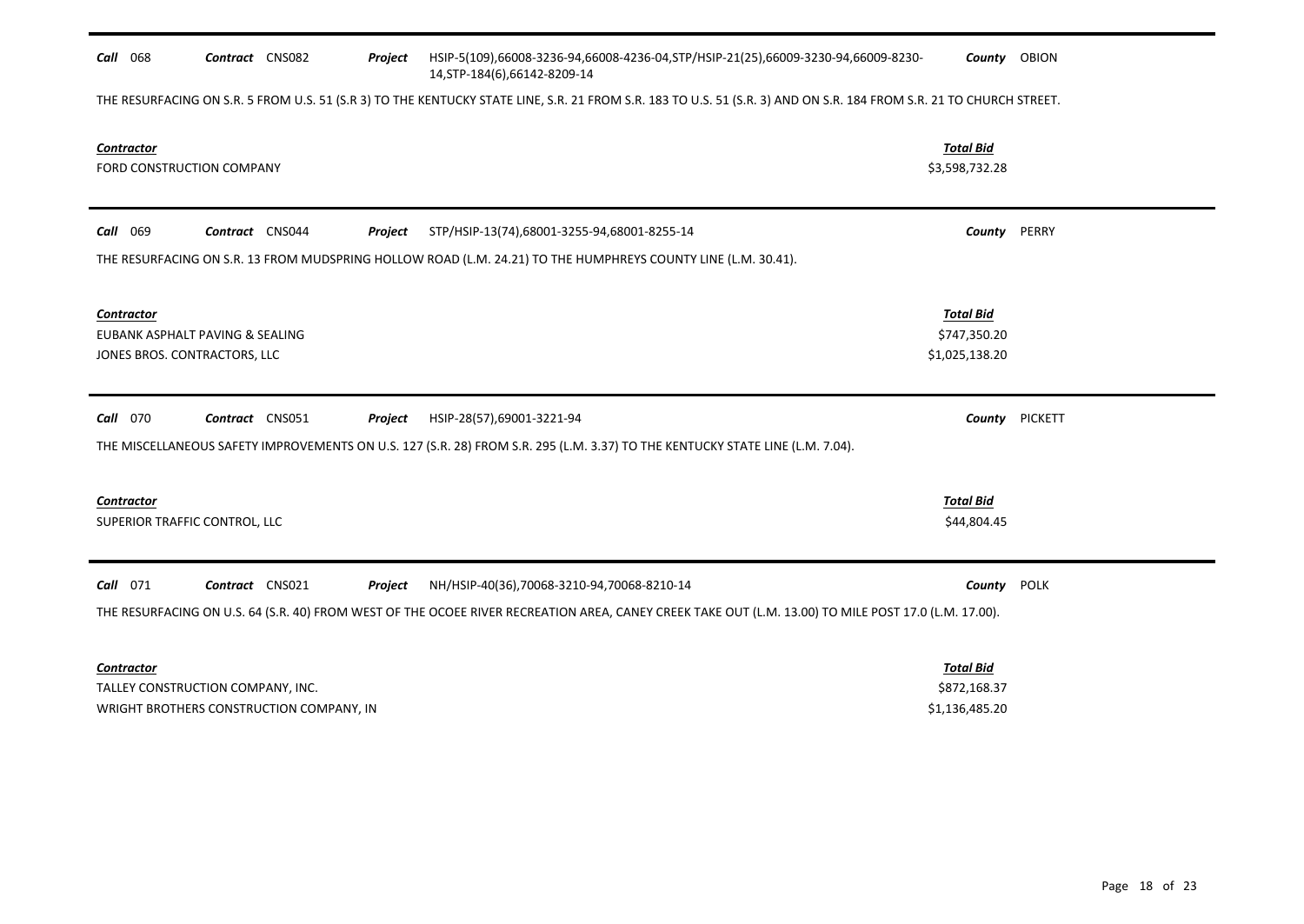| <b>Call</b> 072<br>Contract CNS022<br>STP/HSIP-24(68),71002-3224-94,71002-8224-14<br>Project                                                                 | County                           | PUTNAM           |
|--------------------------------------------------------------------------------------------------------------------------------------------------------------|----------------------------------|------------------|
| THE RESURFACING (MICROSURFACING) ON U.S. 70N (S.R. 24) FROM THE SMITH COUNTY LINE (L.M. 0.00) TO EAST OF BYERS ROAD (L.M. 11.00).                            |                                  |                  |
|                                                                                                                                                              |                                  |                  |
| <b>Contractor</b>                                                                                                                                            | <b>Total Bid</b>                 |                  |
| HUDSON CONSTRUCTION COMPANY                                                                                                                                  | \$526,497.66                     |                  |
|                                                                                                                                                              |                                  |                  |
| <b>Call</b> 073<br>Contract CNS034<br>STP-52(86),74009-8219-14<br>Project                                                                                    | County                           | <b>ROBERTSON</b> |
| THE RESURFACING ON S.R. 52 FROM S.R. 49 (L.M. 0.00) TO THE SUMNER COUNTY LINE (L.M. 7.25).                                                                   |                                  |                  |
|                                                                                                                                                              |                                  |                  |
| <b>Contractor</b>                                                                                                                                            | <b>Total Bid</b>                 |                  |
| ROGERS GROUP, INC.                                                                                                                                           | \$1,111,040.15                   |                  |
| VULCAN CONSTRUCTION MATERIALS, LLC                                                                                                                           | \$1,217,702.85                   |                  |
| CHARLES DEWEESE CONSTRUCTION, INC                                                                                                                            | \$1,355,810.18                   |                  |
|                                                                                                                                                              |                                  |                  |
| Call 074<br>Contract CNS058<br>Project<br>75002-4292-04, NH/HSIP-1(384), 75002-3292-94, 75002-8292-14, STP/HSIP-266(28), 75027-                              | County                           | RUTHERFORD       |
| 3230-94,75027-8230-14                                                                                                                                        |                                  |                  |
| THE RESURFACING ON U.S. 41 (U.S. 70S, S.R. 1) FROM THE DAVIDSON COUNTY LINE TO KEN PILKERTON DRIVE AND ON S.R. 266 FROM I-24 TO THREET INDUSTRIAL BOULEVARD. |                                  |                  |
|                                                                                                                                                              |                                  |                  |
| <b>Contractor</b>                                                                                                                                            | <b>Total Bid</b>                 |                  |
| HOOVER, INC.                                                                                                                                                 | \$5,223,820.15                   |                  |
| JONES BROS. CONTRACTORS, LLC                                                                                                                                 | \$5,671,527.05                   |                  |
| VULCAN CONSTRUCTION MATERIALS, LLC                                                                                                                           | \$6,627,379.25                   |                  |
|                                                                                                                                                              |                                  |                  |
| <b>Call</b> 075<br>Contract CNS050<br>75100-4113-04, NH-I-24-1(120), 75100-8113-44<br>Project                                                                | County                           | RUTHERFORD       |
| THE RESURFACING ON I-24 FROM NEAR ROCKY FORK ROAD (L.M. 5.20) TO NEAR BAKER ROAD (L.M. 7.75).                                                                |                                  |                  |
|                                                                                                                                                              |                                  |                  |
| <b>Contractor</b>                                                                                                                                            | <b>Total Bid</b>                 |                  |
| JONES BROS. CONTRACTORS, LLC<br>VULCAN CONSTRUCTION MATERIALS, LLC                                                                                           | \$4,169,619.90<br>\$4,476,703.55 |                  |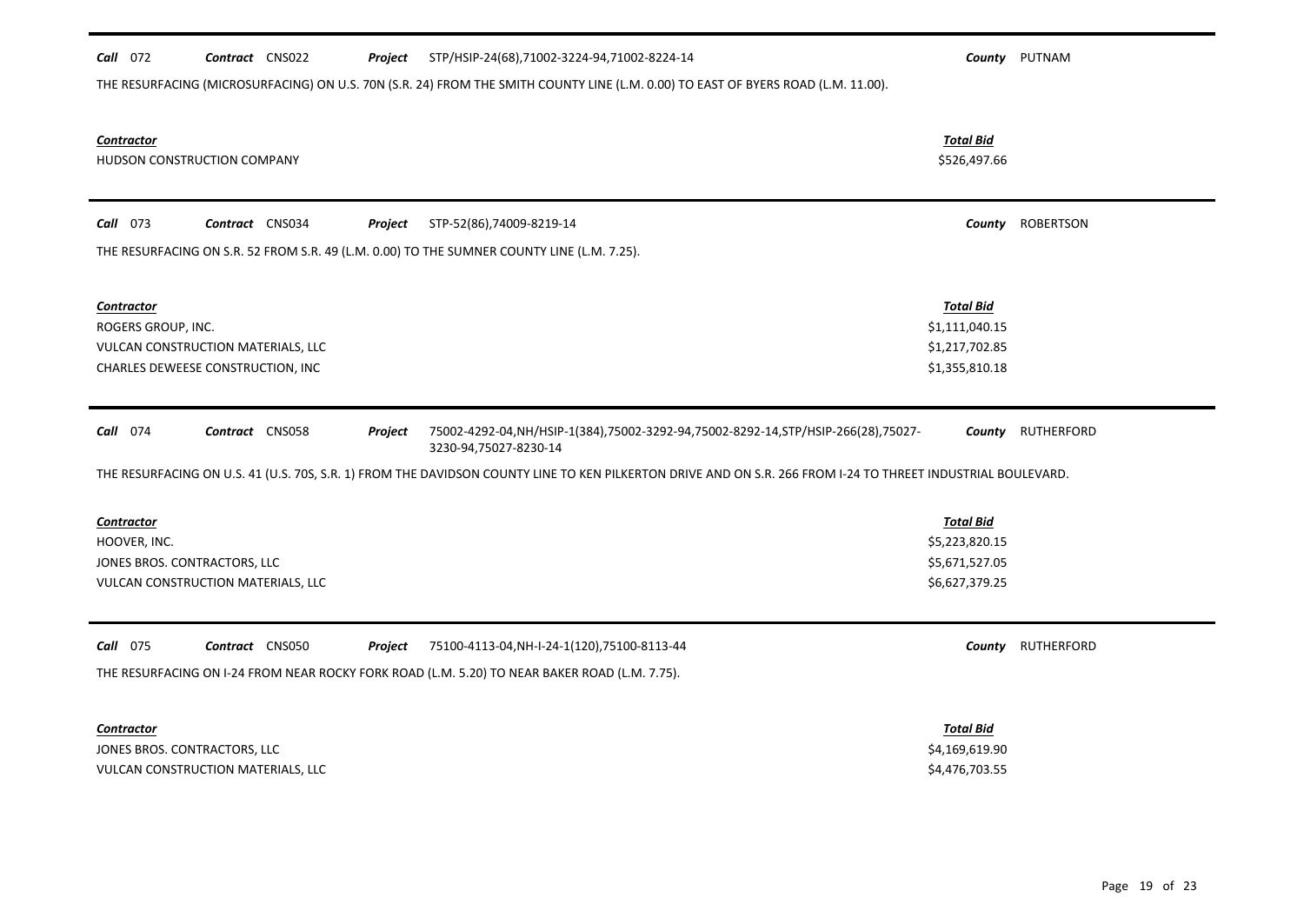| Call 076<br>Contract CNS064                                      | Project | 76129-4204-04, HSIP-29(104), 76129-3204-94                                                                                                    |                  | County SCOTT  |
|------------------------------------------------------------------|---------|-----------------------------------------------------------------------------------------------------------------------------------------------|------------------|---------------|
|                                                                  |         | THE RESURFACING (MICROSURFACING) ON U.S. 27 (S.R. 29) FROM NEAR SAND CUT ROAD (L.M. 20.90) TO THE TENNESSEE/KENTUCKY STATE LINE (L.M. 27.00). |                  |               |
|                                                                  |         |                                                                                                                                               |                  |               |
| <b>Contractor</b>                                                |         |                                                                                                                                               | <b>Total Bid</b> |               |
| HUDSON CONSTRUCTION COMPANY                                      |         |                                                                                                                                               | \$647,778.79     |               |
|                                                                  |         |                                                                                                                                               |                  |               |
| Call 077<br>Contract CNS061                                      | Project | NH/HSIP-35(70),78004-3236-94,78004-8236-14, STP/HSIP-35(69), 78004-3235-94,78004-<br>8235-14                                                  |                  | County SEVIER |
|                                                                  |         | THE RESURFACING ON U.S. 411 (U.S. 441, S.R. 35) FROM NEAR WHITE SCHOOL ROAD (L.M. 9.82) TO NEAR GARY WADE BOULEVARD (L.M. 14.73).             |                  |               |
|                                                                  |         |                                                                                                                                               |                  |               |
| <b>Contractor</b>                                                |         |                                                                                                                                               | <b>Total Bid</b> |               |
| CHARLES BLALOCK & SONS, INC.                                     |         |                                                                                                                                               | \$2,048,669.71   |               |
|                                                                  |         |                                                                                                                                               |                  |               |
| Call 078<br>Contract CNS074                                      | Project | NH/HSIP-57(69),79028-3270-94,79028-8270-14                                                                                                    |                  | County SHELBY |
|                                                                  |         | THE RESURFACING ON S.R. 57 FROM I-240 (L.M. 8.18) TO EAST OF VAL VERDE DRIVE (L.M. 10.75).                                                    |                  |               |
|                                                                  |         |                                                                                                                                               |                  |               |
| <b>Contractor</b>                                                |         |                                                                                                                                               | <b>Total Bid</b> |               |
| STANDARD CONSTRUCTION COMPANY, INC.                              |         |                                                                                                                                               | \$1,782,877.99   |               |
| APAC-TENNESSEE, INC.                                             |         |                                                                                                                                               | \$1,974,533.38   |               |
| LEHMAN-ROBERTS COMPANY                                           |         |                                                                                                                                               | \$2,209,584.50   |               |
|                                                                  |         |                                                                                                                                               |                  |               |
| <b>Call</b> 079<br>Contract CNS085                               | Project | 79008-4153-04                                                                                                                                 |                  | County SHELBY |
| THE REPAIR OF THE BRIDGES ON 1-240 OVER KERR AVENUE (L.M. 3.09). |         |                                                                                                                                               |                  |               |
|                                                                  |         |                                                                                                                                               |                  |               |
| <b>Contractor</b>                                                |         |                                                                                                                                               | <b>Total Bid</b> |               |
| BELL & ASSOCIATES CONSTRUCTION, L.P.                             |         |                                                                                                                                               | \$1,045,593.00   |               |
| KIEWIT INFRASTRUCTURE SOUTH CO.                                  |         |                                                                                                                                               | \$1,087,265.50   |               |
| DEMENT CONSTRUCTION COMPANY, LLC                                 |         |                                                                                                                                               | \$1,314,964.90   |               |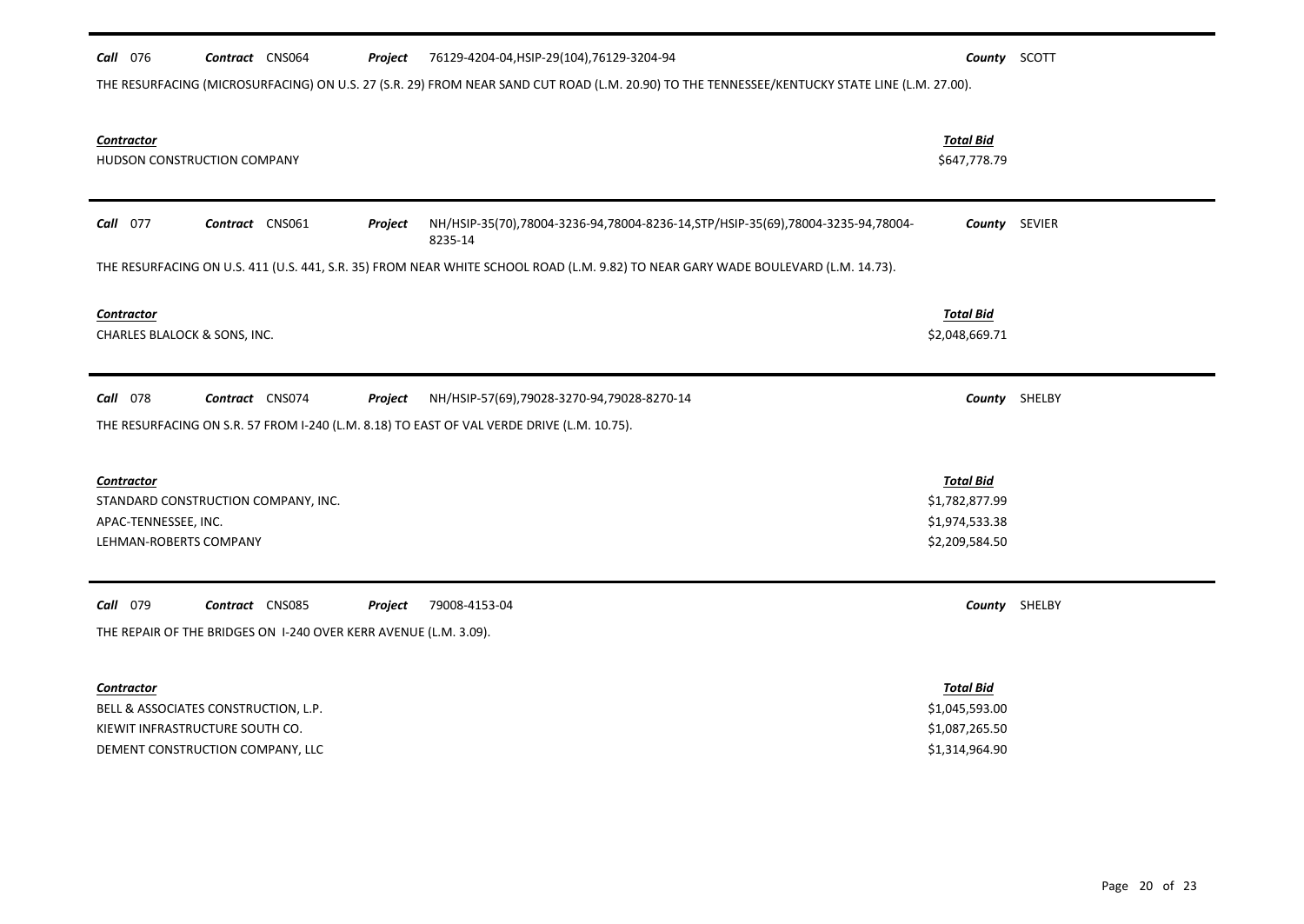### *Call* 080 *Contract* CNS084 *Project County* SHELBY 79947-4219-04

THE REPAIR OF BRIDGES ON S.R. 385 OVER LONG ROAD (L.M. 10.48 AND L.M. 11.94) AND ON U.S. 70 (U.S. 79, S.R. 1) OVER OVERFLOW (L.M. 29.97).

| Contractor<br>CHRIS-HILL CONSTRUCTION CO., LLC | HAROLD COFFEY CONSTRUCTION CO., INC.<br>DEMENT CONSTRUCTION COMPANY, LLC<br>BELL & ASSOCIATES CONSTRUCTION, L.P. |         |                                                                                                                                   | <b>Total Bid</b><br>\$1,441,995.96<br>\$1,446,877.77<br>\$1,489,452.00<br>\$1,584,360.66 |                         |
|------------------------------------------------|------------------------------------------------------------------------------------------------------------------|---------|-----------------------------------------------------------------------------------------------------------------------------------|------------------------------------------------------------------------------------------|-------------------------|
| <b>Call</b> 081                                | Contract CNS035                                                                                                  | Project | 83015-4211-04                                                                                                                     |                                                                                          | County SUMNER           |
|                                                |                                                                                                                  |         | THE RESURFACING ON S.R. 76 FROM THE ROBERTSON COUNTY LINE (L.M. 0.00) TO S.R. 25 (L.M. 3.91).                                     |                                                                                          |                         |
|                                                |                                                                                                                  |         | <b>CONTRACT WITHDRAWN</b>                                                                                                         |                                                                                          |                         |
| Contractor                                     |                                                                                                                  |         |                                                                                                                                   | <b>Total Bid</b>                                                                         |                         |
|                                                |                                                                                                                  |         |                                                                                                                                   |                                                                                          |                         |
| <b>Call</b> 082                                | Contract CNS038                                                                                                  | Project | 83027-4220-04                                                                                                                     |                                                                                          | County SUMNER           |
|                                                |                                                                                                                  |         | THE RESURFACING ON S.R. 174 FROM NORTH OF A.B. WADE ROAD (L.M. 25.80) TO S.R. 52 (L.M. 29.66).                                    |                                                                                          |                         |
|                                                |                                                                                                                  |         |                                                                                                                                   |                                                                                          |                         |
| <b>Contractor</b>                              |                                                                                                                  |         |                                                                                                                                   | <b>Total Bid</b>                                                                         |                         |
| ROGERS GROUP, INC.                             |                                                                                                                  |         |                                                                                                                                   | \$568,252.40                                                                             |                         |
|                                                | CHARLES DEWEESE CONSTRUCTION, INC                                                                                |         |                                                                                                                                   | \$670,119.58                                                                             |                         |
|                                                |                                                                                                                  |         |                                                                                                                                   |                                                                                          |                         |
| Call 083                                       | Contract CNS008                                                                                                  | Project | NHTSA-HE-30(67),97088-3202-04                                                                                                     |                                                                                          | <b>County</b> VAN BUREN |
|                                                |                                                                                                                  |         | THE MISCELLANEOUS SAFETY IMPROVEMENTS ON S.R. 30 FROM THE WARREN COUNTY LINE (L.M. 0.00) TO THE BLEDSOE COUNTY LINE (L.M. 22.15). |                                                                                          |                         |
|                                                |                                                                                                                  |         |                                                                                                                                   |                                                                                          |                         |
| Contractor                                     |                                                                                                                  |         |                                                                                                                                   | <b>Total Bid</b>                                                                         |                         |
| SUPERIOR PAVEMENT MARKING, INC.                |                                                                                                                  |         |                                                                                                                                   | \$418,101.30                                                                             |                         |
| SUPERIOR TRAFFIC CONTROL, LLC                  |                                                                                                                  |         |                                                                                                                                   | \$467,877.03                                                                             |                         |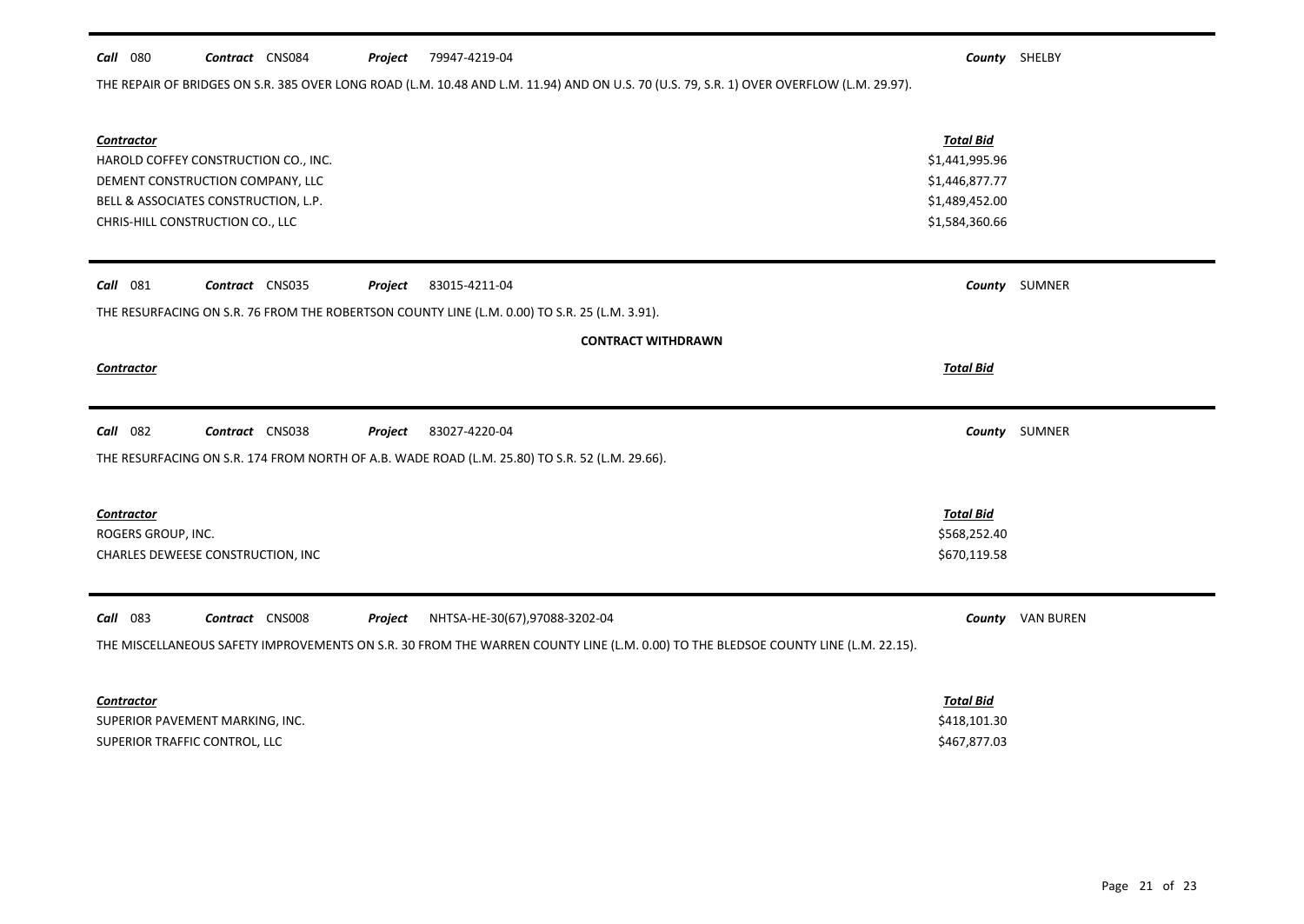## *Call* 084 *Contract* CNS059 *Project County* WASHINGTON HSIP-107(25),90014-3221-94,HSIP-1365(4),90953-3541-94,HSIP-9000(48),90946-3455-94

THE MISCELLANEOUS SAFETY IMPROVEMENTS ON S.R. 107, BOONES STATION ROAD AND KNOB CREEK ROAD.

 $\blacksquare$ 

 $\blacksquare$ 

| <b>Contractor</b><br>SUPERIOR PAVEMENT MARKING, INC.<br>CAUTION, INC<br>SUPERIOR TRAFFIC CONTROL, LLC<br>VOLUNTEER HIGHWAY SUPPLY CO. INC. | <b>Total Bid</b><br>\$204,032.75<br>\$209,663.60<br>\$216,421.90<br>\$221,441.15 |            |
|--------------------------------------------------------------------------------------------------------------------------------------------|----------------------------------------------------------------------------------|------------|
| <b>Call</b> 085<br>Contract CNS057<br>91999-3603-04<br>Project                                                                             | County WAYNE                                                                     |            |
| THE CONSTRUCTION OF A SALT BIN AT THE INTERSECTION OF U.S. 64 (S.R. 15) AND SAVANNAH HIGHWAY IN WAYNESBORO.                                |                                                                                  |            |
| <b>Contractor</b>                                                                                                                          | <b>Total Bid</b>                                                                 |            |
| J. M. DUNCAN, INC.                                                                                                                         | \$256,263.00                                                                     |            |
| BELL & ASSOCIATES CONSTRUCTION, L.P.                                                                                                       | \$318,300.00                                                                     |            |
|                                                                                                                                            |                                                                                  |            |
| <b>Call</b> 086<br>Contract CNS005<br>R-PHSIP/HSIP-11(72),94007-3230-94<br>Project                                                         | County                                                                           | WILLIAMSON |
| THE GRADING, DRAINAGE AND PAVING ON U.S. 31A (S.R. 11) AT THE INTERSECTION OF S.R. 96 (L.M. 7.40) IN TRIUNE.                               |                                                                                  |            |
| <b>Contractor</b>                                                                                                                          | <b>Total Bid</b>                                                                 |            |
| RAWSO, LLC                                                                                                                                 | \$2,448,777.76                                                                   |            |
| ROGERS GROUP, INC.                                                                                                                         | \$2,452,544.00                                                                   |            |
| WRIGHT PAVING CONTRACTORS, INC.                                                                                                            | \$2,496,175.93                                                                   |            |
| VOLUNTEER PAVING, LLC                                                                                                                      | \$2,504,750.49                                                                   |            |
| CIVIL CONSTRUCTORS, LLC                                                                                                                    | \$2,528,743.15                                                                   |            |
| DEMENT CONSTRUCTION COMPANY, LLC<br><b>SESSIONS PAVING COMPANY</b>                                                                         | \$2,570,705.44<br>\$2,615,259.45                                                 |            |